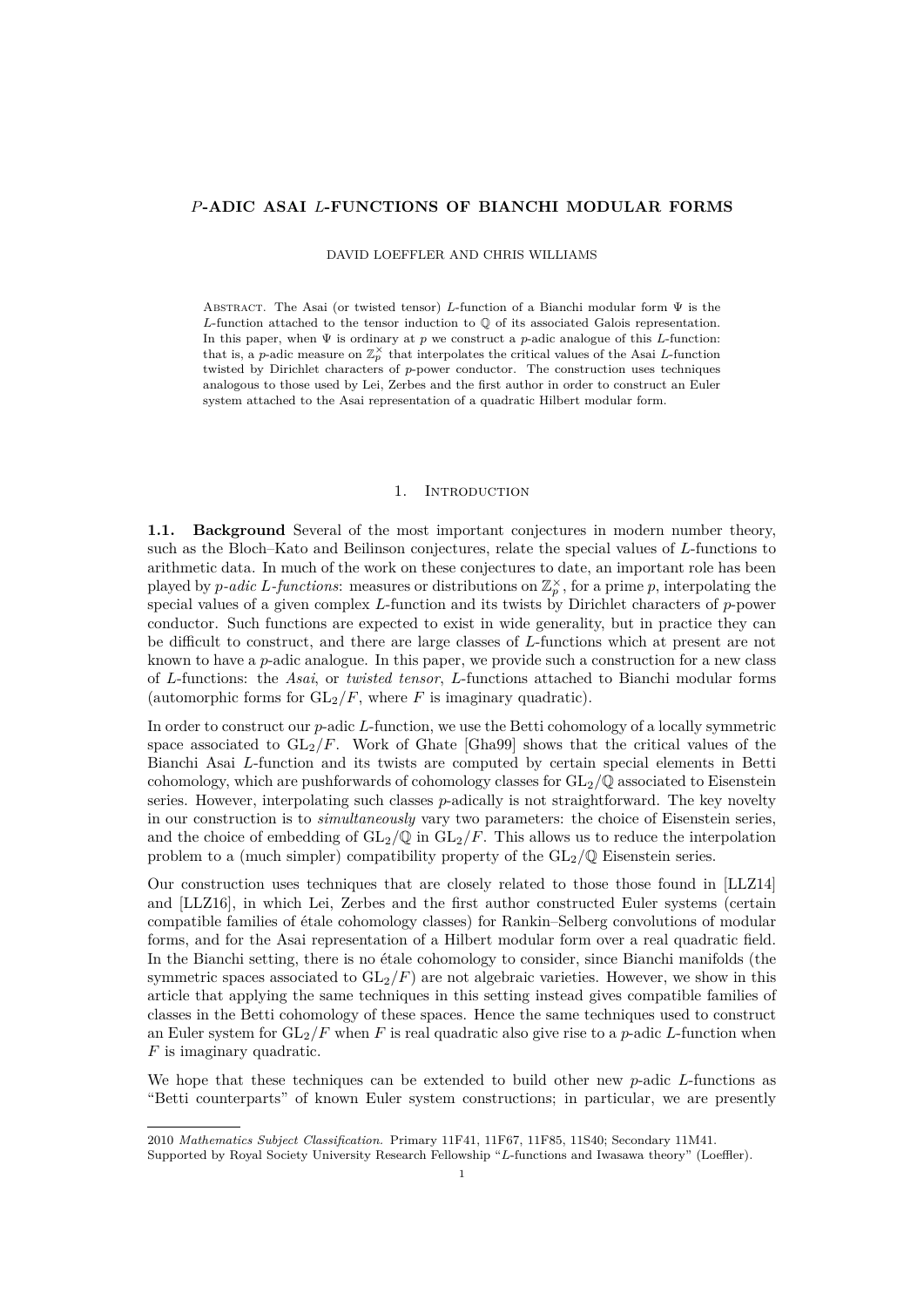<span id="page-1-1"></span>exploring applications of this method to the standard *L*-function of (possibly non-self-dual) cohomological automorphic representations of GL<sup>3</sup> */*Q.

*Note* While working on this project, we learned that Balasubramanyam, Ghate and Vangala have also been working on a construction of *p*-adic Asai *L*-functions for Bianchi cusp forms [\[BGV\]](#page-23-3). Their work is independent of ours, although both constructions rely on the same prior work [\[Gha99\]](#page-23-0) of Ghate.

**1.2. Outline of the construction** We give a brief outline of the construction in the simplest case, when  $\Psi$  is a Bianchi modular eigenform of weight 0 (i.e. contributing to cohomology with trivial coefficients) for some imaginary quadratic field  $F$ , and the Hecke eigenvalues  $\lambda_{m}$ of  $\Psi$  for ideals m are in  $\mathbb Z$  (as in the case of the eigenforms conjecturally associated to elliptic curves). We assume that the level **n** of  $\Psi$  is divisible by all primes  $\mathfrak{p} \mid p$  of *F*.

The Asai *L*-function of Ψ is defined by[1](#page-1-0)

$$
L^{\mathrm{As}}(\Psi, s) := L(\varepsilon_{\Psi, \mathbb{Q}}, 2s - 2) \sum_{n \ge 1} \lambda_n \mathfrak{O}_F n^{-s},
$$

where  $\varepsilon_{\Psi,Q}$  is the restriction to  $\hat{\mathbb{Z}}^{\times}$  of the nebentypus character of  $\Psi$ , and  $\lambda_{\mathfrak{m}}$  is the Hecke eigenvalue of Ψ at the ideal m. It is the *L*-function of the *Asai representation* of Ψ, that is, the tensor induction to  $\mathbb Q$  of the Galois representation attached to  $\Psi$ .

We assume that  $\Psi$  is ordinary at *p* (i.e.  $\lambda_{p\mathcal{O}_F}$  is a *p*-adic unit). From  $\Psi$  we construct a class  $\phi^*_{\Psi} \in H^1_c(Y^*_{F,1}(\mathfrak{n}), \mathbb{Z}_p)$ , where  $Y^*_{F,1}(\mathfrak{n})$  is a Bianchi manifold with appropriate level structure. This cohomology group is Poincaré dual to  $H^2(Y_{F,1}^*(\mathfrak{n}), \mathbb{Z}_p)$ /(torsion). In [\[Gha99\]](#page-23-0), Ghate showed that critical values of the Asai *L*-function can be obtained by pairing  $\phi_{\Psi}^*$  with certain classes in this  $H^2$  coming from classical weight 2 Eisenstein series. The main new ideas in the present paper arise in controlling integrality of these Eisenstein classes as the level varies, thus putting them into a compatible family from which we build a *p*-adic measure.

The first input in our construction is a collection of maps, one for each  $m \geq 1$  and  $a \in \mathcal{O}_F$ , defined by

$$
Y_{\mathbb{Q},1}(m^2N) \xrightarrow{\iota} Y_{F,1}^*(m^2\mathfrak{n}) \xrightarrow{\kappa_{a/m}} Y_{F,1}^*(\mathfrak{n}),
$$

where  $\iota$  is the natural embedding, and  $\kappa_{a/m}$  is obtained by twisting the natural quotient map by  $\left(\begin{array}{c} 1 \ a/m \\ 0 \end{array}\right)$ . Here  $Y_{\mathbb{Q},1}(m^2N)$  is the usual (open) modular curve for  $GL_2/\mathbb{Q}$  of level  $m^2N$ , where  $N = \mathfrak{n} \cap \mathbb{Z}$ .

The second input is a collection of special cohomology classes ("Betti Eisenstein classes")  $c$ <sup>*C*</sup>*m*<sup>2</sup>*N*</sub> ∈ H<sup>1</sup>(*Y*<sub>Q</sub>,1(*m*<sup>2</sup>*N*)*,* Z). These are constructed using Siegel units. The theory of Siegel units shows that these classes satisfy norm-compatibility properties as *m* varies, and that their images in de Rham cohomology are related to the Eisenstein series used in [\[Gha99\]](#page-23-0). (The factor *c* refers to an auxiliary choice of integer which serves to kill off denominators from these classes).

With these definitions, we set

$$
{}_c\Xi_{m,\mathfrak{n},a} := (\kappa_{a/m} \circ \iota)_* ({}_cC_{m^2N}) \in \mathrm{H}^2(Y_{F,1}^*(\mathfrak{n}),\mathbb{Z}),
$$
  

$$
{}_c\Phi_{\mathfrak{n},a}^r := \sum_{t \in (\mathbb{Z}/p^r\mathbb{Z})} {}_c\Xi_{p^r,\mathfrak{n},at} \otimes [t] \in \mathrm{H}^2(Y_{F,1}^*(\mathfrak{n}),\mathbb{Z}) \otimes \mathbb{Z}_p[(\mathbb{Z}/p^r)^{\times}].
$$

The key theorem in our construction (Theorem [3.13\)](#page-10-0) is that the classes  ${}_{c}\Phi_{\mathfrak{n},a}^{r}$  satisfy a normcompatibility relation in *r*. Both the statement of this norm-compatibility relation, and its

<span id="page-1-0"></span><sup>&</sup>lt;sup>1</sup>This should not be confused with the standard *L*-function  $L^{\text{std}}(\Psi, s) := \sum_{\mathfrak{m} \trianglelefteq \mathcal{O}_F} \lambda_{\mathfrak{m}} \text{Nm}(\mathfrak{m})^{-s}$ . The construction of a *p*-adic counterpart of the standard *L*-function of a Bianchi eigenform is the main result of the paper [\[Wil17\]](#page-23-4) of the second author.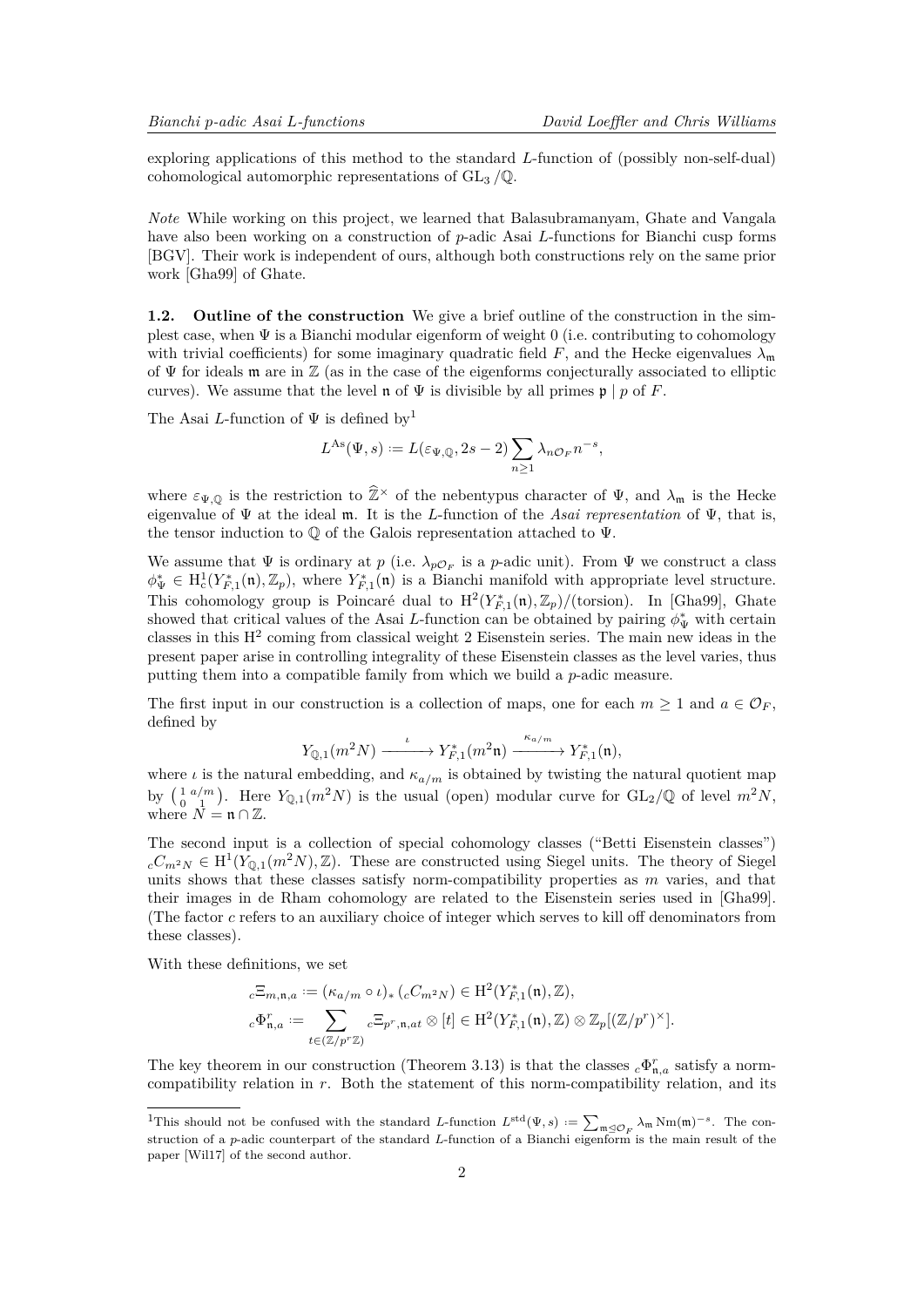<span id="page-2-0"></span>proof, are very closely analogous to the norm-compatibility relations for Euler system classes in [\[LLZ14,](#page-23-1)[LLZ16\]](#page-23-2).

From this, it follows that (after renormalising using the Hecke operator  $U_p$ ) the classes  $_c\Phi_{\mathfrak{n},a}^r$ form an inverse system. In particular, they fit together to define an element

$$
{}_c\Phi_{\mathfrak{n},a}^\infty \in e_{\mathrm{ord}}\mathrm{H}^2(Y_{F,1}^*(\mathfrak{n}),\mathbb{Z}) \otimes \mathbb{Z}_p[[\mathbb{Z}_p^\times]],
$$

where  $e_{\text{ord}}$  is Hida's ordinary projector, which we view as bounded measure on  $\mathbb{Z}_p^{\times}$  with values in the ordinary part of  $H^2(Y_{F,1}^*(\mathfrak{n}), \mathbb{Z})$ . We then define the *p*-adic Asai *L*-function to be the measure

$$
{}_cL_p^{\mathrm{As}}(\Psi):=\langle \phi^*_\Psi, {}_c\Phi_{\mathfrak{n},a}^\infty\rangle\in\mathbb{Z}_p[[\mathbb{Z}_p^\times]].
$$

That this measure interpolates the critical values of the (complex) Asai *L*-function then follows from [\[Gha99\]](#page-23-0) together with certain twisting maps (to obtain twisted *L*-values).

The case of higher-weight Bianchi forms (contributing to cohomology with non-constant coefficients) is similar, although unavoidably a little more technical. Suppose  $\Psi$  is such a form of weight  $(k, k)$ . Using [\[Gha99\]](#page-23-0) and the same twisting methods as in the weight  $(0, 0)$  case, one can prove algebraicity for the critical value  $L^{As}(\Psi, \chi, j+1)$ , where  $0 \leq j \leq k$  and  $\chi(-1)(-1)^{j} = 1$ , by pairing with classes in H<sup>2</sup> arising from Eisenstein series of weight  $2k - 2j + 2$ . For each such  $j$ , we define a compatible system of cohomology classes with coefficients in a suitable algebraic representation of  $GL_2/F$  by applying a *p*-adic moment map to our Siegel-unit classes, obtaining classes  $_c \Phi_{\mathfrak{n},a}^{\infty,j}$  analogous to  $_c \Phi_{\mathfrak{n},a}^{\infty}$  in the weight  $(0,0)$  construction. Again, this is a "Betti analogue" of a construction for étale cohomology which is familiar in the theory of Euler systems [\[Kin15,](#page-23-5)[KLZ17\]](#page-23-6).

Pairing  $\phi_{\Psi}^*$  with  $_c\Phi_{\mathfrak{n},a}^{\infty,j}$  gives a *p*-adic measure on  $\mathbb{Z}_p^{\times}$ , as above. Using Kings' theory of *p*adic interpolation of polylogarithms, it turns out that after a twist by the norm this measure is actually independent of *j*, and we define the *p*-adic Asai *L*-function  ${}_{c}L_{p}^{\text{As}}(\Psi)$  to be the measure for  $j = 0$ . Moreover, the class  ${}_{c}\Phi_{\mathfrak{n},a}^{\infty,j}$  can be explicitly related to weight  $2k - 2j + 2$ Eisenstein series, so that integrating the function  $\chi(x)x^j$  against  $_cL_p^{\text{As}}(\Psi)$  computes the value  $L^{\text{As}}(\Psi,\chi,j+1)$  (under the parity condition above). The above can be summarised in the following theorem, which is the main result of this paper.

**Theorem 1.1.** Let  $\Psi$  be an ordinary cuspidal Bianchi eigenform of weight  $(k, k)$  and level n, *where* n *is divisible by the primes of F above p. Let R be the ring of integers in the finite extension L/*Q*<sup>p</sup> generated by adjoining the Hecke eigenvalues of* Ψ*. Then there exists a p-adic measure*

$$
{}_cL_p^{\rm As}(\Psi)\in R[[\mathbb{Z}_p^\times]]
$$

*on*  $\mathbb{Z}_p^{\times}$  satisfying the following interpolation property: if  $\chi$  is a Dirichlet character of conductor  $p^r$ , and  $0 \leq j \leq k$ , then we have

$$
\int_{\mathbb{Z}_p^\times} \chi(x) x^j \mathrm{d}_c L_p^{\mathrm{As}}(\Psi)(x) = \begin{cases} (*) L^{\mathrm{As}}(\Psi, \overline{\chi}, j+1) & : \chi(-1)(-1)^j = 1, \\ 0 & : \chi(-1)(-1)^j = -1, \end{cases}
$$

*where*  $(*)$  *is an explicit factor (which is always non-zero if*  $r > 1$ ).

The assumption that all primes  $\mathfrak{p} \mid p$  of *F* divide n leads to no loss of generality, since we do not require that  $\Psi$  be a newform, and hence we may apply our results to p-stabilisations of newforms of level prime to p. The precise interpolation theorem is Theorem [7.4](#page-21-0) of the main text.

It is possible to remove the dependence on *c*, at the cost of possibly passing to a slightly larger space of "pseudo-measures", which may be interpreted as meromorphic (rather than analytic) functions on *p*-adic weight space. The details of this are contained in [§6.2.](#page-19-0) We show that the resulting element of Frac  $R[[\mathbb{Z}_p^{\times}]]$  has at worst two simple poles, and in many important cases it has none at all (i.e. it is a measure).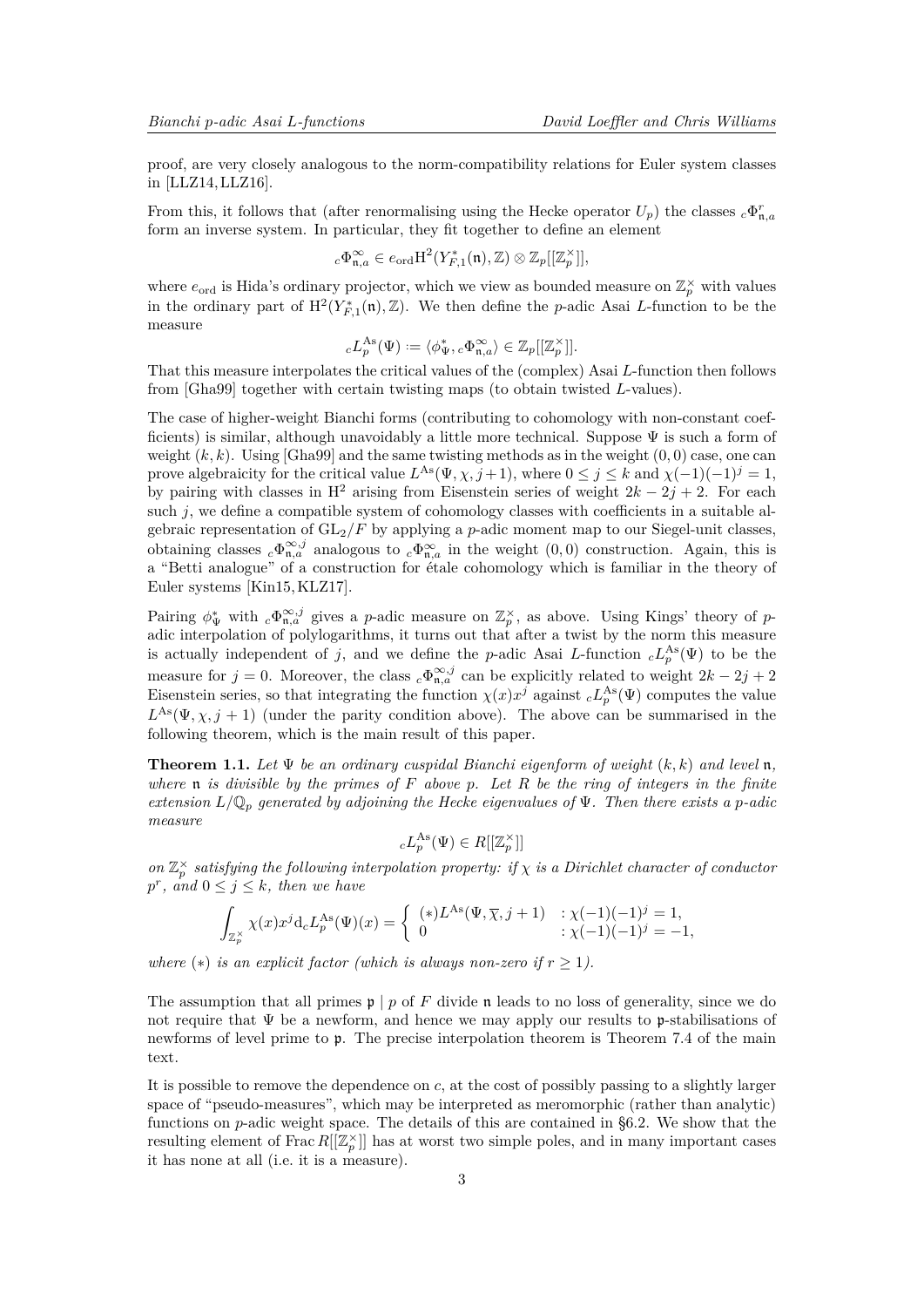**1.3. Acknowledgements** The authors would like to thank Aurel Page for suggesting the proof of Proposition [2.6,](#page-4-0) and the anonymous referee, who provided valuable comments and corrections on an earlier draft of the paper.

## 2. Preliminaries and notation

**2.1.** Basic notation We fix notation for a general number field K, which will either be  $\mathbb{Q}$ or an imaginary quadratic field. (We'll generally denote this imaginary quadratic field by *F* to distinguish it from the rationals in the notation). Denote the ring of integers by  $\mathcal{O}_K$ , the adele ring by  $\mathbb{A}_K$  and the finite adeles by  $\mathbb{A}_K^f$ . We let  $\widehat{\mathcal{O}}_K := \widehat{\mathbb{Z}} \otimes_{\mathbb{Z}} \mathcal{O}_K$  be the finite integral adeles, and  $K^{\times +}$  the totally-positive elements of  $K^{\times}$  (so that  $K^{\times +} = K^{\times}$  fo

Let  $\mathcal{H} := \{z \in \mathbb{C} : \text{Im}(z) > 0\}$  be the usual upper half-plane, with  $GL_2(\mathbb{R})_+$  (the group of  $2 \times 2$  matrices of positive determinant) acting by Möbius transformations in the usual way; we extend this to all of  $GL_2(\mathbb{R})$  by letting  $\begin{pmatrix} -1 \\ 1 \end{pmatrix}$  act via  $x + iy \mapsto -x + iy$ .

Define the *upper half-space* to be

$$
\mathcal{H}_3 := \{ (z, t) \in \mathbb{C} \times \mathbb{R}_{>0} \},
$$

with  $GL_2(\mathbb{C})$  acting via

$$
\begin{pmatrix} a & b \\ c & d \end{pmatrix} \cdot (z, t) = \left( \frac{(az+b)\overline{(cz+d)} + a\overline{c}t^2}{|cz+d|^2 + |c|^2t^2}, \frac{|ad-bc|t}{|cz+d|^2 + |c|^2t^2} \right).
$$

We embed H in  $\mathcal{H}_3$  via  $x + iy \mapsto (x, y)$ , which is compatible with the actions of  $GL_2(\mathbb{R})$  on both sides.

Throughout, *p* will denote a rational prime. Let *F* be an imaginary quadratic field of dis**criminant**  $-D$ , with different  $D = (\sqrt{-D})$ , and fix a choice of  $\sqrt{-D}$  in  $\mathbb{C}$ . Let  $\mathfrak{n} \subset \mathcal{O}_F$  be criminant  $-D$ , with different  $D = (\sqrt{-D})$ , and fix a choice of  $\sqrt{-D}$  in  $\mathbb{C}$ . Let  $\mathfrak{n} \subset \mathcal{O}_F$  be an ideal of  $F$ , divisible by all the primes of  $F$  above  $p$ ; this will be the level of our Bianchi modular form. We assume throughout that  $\mathfrak n$  is small enough to ensure that the relevant locally symmetric space attached to n is smooth (see Proposition [2.6\)](#page-4-0). Let *N* be the natural number with  $(N) = \mathbb{Z} \cap \mathfrak{n}$  as ideals in  $\mathbb{Z}$  (noting that  $p \mid N$ ).

For an integer  $n \geq 0$  and a ring R, define  $V_n(R)$  to be the space of homogeneous polynomials of degree *n* in two variables  $X, Y$  with coefficients in  $R$ , with  $GL_2(R)$  acting on the right via  $(f | \gamma)(X, Y) = f(\gamma \cdot (X, Y)).$ 

### **2.2. Locally symmetric spaces**

**Definition 2.1.** Let *U* be an open compact subset of  $GL_2(\widehat{\mathcal{O}}_K)$ . We define locally symmetric spaces of level *U* as follows:

• If  $K = \mathbb{O}$  we set

$$
Y_{\mathbb{Q}}(U) := \mathrm{GL}_2(\mathbb{Q})_+ \backslash \left[ \mathrm{GL}_2(\mathbb{A}_{\mathbb{Q}}^f) \times \mathcal{H} \right] / U,
$$

where  $GL_2(\mathbb{Q})_+$  acts from the left on both factors in the usual way, and *U* acts on the right of  $GL_2(\mathbb{A}_\mathbb{Q}^f)$ .

• If  $K = F$  is imaginary quadratic, we set

$$
Y_F(U):=\operatorname{GL}_2(F)\backslash \left[\operatorname{GL}_2(\mathbb{A}_F^f)\times \mathcal{H}_3\right]/U.
$$

• Again for  $K = F$ , we write  $\mathrm{GL}_2^*(\mathbb{A}_F^f) = \{ g \in \mathrm{GL}_2(\mathbb{A}_F^f) : \det(g) \in (\mathbb{A}_\mathbb{Q}^f)^{\times} \}$  and similarly  $GL_2^*(F)_+ = \{ g \in GL_2(F) : \det(g) \in \mathbb{Q}^{\times}, \det(g) > 0 \},$  and define

$$
Y_F^*(U):=\operatorname{GL}_2^*(F)_+\backslash \left[\operatorname{GL}_2^*(\mathbb{A}_F^f)\times\mathcal{H}_3\right]/U^*,
$$

where  $U^* := U \cap \mathrm{GL}_2^*(\mathbb{A}_F^f)$ .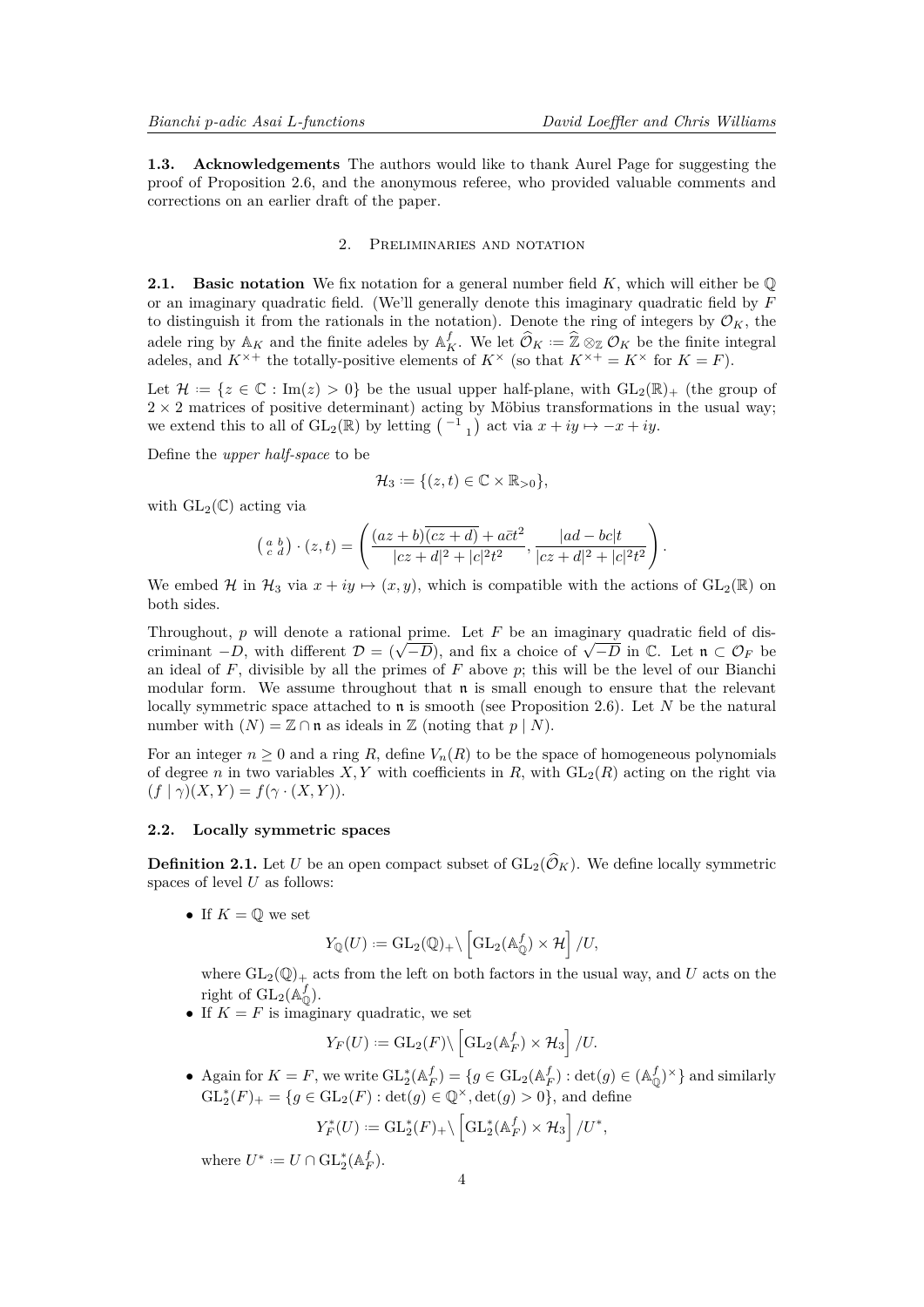<span id="page-4-1"></span>**Remark 2.2:** Respectively, these spaces correspond to the algebraic groups  $GL_2$ ,  $G :=$  $\text{Res}_{F/\mathbb{Q}}\text{GL}_2$ , and  $G^* := G \times_{\mathbb{D}} \mathbb{G}_m$ , where  $\mathbb{D} := \text{Res}_{F/\mathbb{Q}} \mathbb{G}_m$  and the map  $G \to \mathbb{D}$  is determinant. We will always work explicitly with (adelic or global) points of these groups.

Each of these spaces has finitely many connected components, each of which is the quotient of H or  $\mathcal{H}_3$  by a discrete subgroup of  $PSL_2(\mathbb{R})$  (resp.  $PGL_2(\mathbb{C})$ ). If *U* is sufficiently small, these discrete subgroups will act freely, so in particular the quotient is a manifold.

**Definition 2.3.** Let  $m$ ,  $n$  and  $\alpha$  be ideals in  $\mathcal{O}_K$ , and define:

- (ii)  $U_K(\mathfrak{m}, \mathfrak{n}) := \{ \gamma \in \text{GL}_2(\widehat{\mathcal{O}}_K) : \gamma \equiv I \text{ (mod } \mathfrak{m}, \mathfrak{m}) \},$
- (iii)  $U_K(\mathfrak{m}(\mathfrak{a}), \mathfrak{n}) := \{ \gamma \in \mathrm{GL}_2(\widehat{\mathcal{O}}_K) : \gamma \equiv I \pmod{\left(\begin{array}{cc} \mathfrak{m} & \mathfrak{m} \\ \mathfrak{n} & \mathfrak{n} \end{array}\right)} \},$

We write  $Y_K(\mathfrak{m}, \mathfrak{n}) := Y_K(U(\mathfrak{m}, \mathfrak{n}))$  and similarly  $Y_K(\mathfrak{m}(\mathfrak{a}), \mathfrak{n})$ . We will be particularly interested  $Y_K(\mathfrak{m}, \mathfrak{n})$  for  $\mathfrak{m} = (1)$ , which we abbreviate as  $Y_{K,1}(\mathfrak{n})$ .

**Example 2.4:** The following three locally symmetric spaces are of particular importance in the sequel, so here we describe them explicitly (and record some of their other basic properties) for reference later in the paper. In particular, if *F* is an imaginary quadratic field:

- (i)  $Y_{\mathbb{Q},1}(N)$  is the usual (open) modular curve of level  $\Gamma_1(N)$ . It has one connected component, isomorphic to  $\Gamma_1(N)\backslash\mathcal{H}$ .
- (ii) The space  $Y_{F,1}^*(\mathfrak{n})$  also has a single connected component, isomorphic to  $\Gamma_{F,1}^*(\mathfrak{n})\setminus\mathcal{H}_3$ , where

$$
\Gamma_{F,1}^*(\mathfrak{n}) := GL_2^*(F)_{+} \cap U_{F,1}(\mathfrak{n})
$$
  
= { (a b)  $\in$  SL<sub>2</sub>(*O<sub>F</sub>*) : *c* = 0, *a* = *d* = 1 mod  $\mathfrak{n}$  }.

(iii) Since  $\det(U_{F,1}(\mathfrak{n})) = \widehat{\mathcal{O}}_K^{\times}$ , the space  $Y_{F,1}(\mathfrak{n})$  has  $h_F$  connected components, where  $h_F$ is the class number of *F*. The identity component is isomorphic to  $\Gamma_{F,1}(\mathfrak{n})\backslash\mathcal{H}_3$ , where

$$
\Gamma_{F,1}(\mathfrak{n}) := \mathrm{GL}_2(F) \cap U_{F,1}(\mathfrak{n}).
$$

Suppose  $N = \mathfrak{n} \cap \mathbb{Z}$ . Then there are natural maps

$$
Y_{\mathbb{Q},1}(N) \xrightarrow{\iota} Y_{F,1}^*(\mathfrak{n}) \xrightarrow{\jmath} Y_{F,1}(\mathfrak{n})
$$

induced by the natural maps  $\mathcal{H} \hookrightarrow \mathcal{H}_3$  and  $\text{GL}_2^*(\mathbb{A}_F^f) \to \text{GL}_2(\mathbb{A}_F^f)$  respectively. The composition  $j \circ \iota$  is *never* injective, since  $\begin{pmatrix} -1 & 0 \\ 0 & 1 \end{pmatrix} \in \Gamma_1(\mathfrak{n})$  acts on H by  $x + iy \mapsto -x + iy$ , and the (distinct) images of  $\pm x + iy$  in  $Y_{\mathbb{Q},1}(N)$  are identified when mapped to  $Y_{F,1}(\mathfrak{n})$ . Indeed, we see directly that:

**Proposition 2.5.** *The map*  $j: Y_{F,1}^*(\mathfrak{n}) \to Y_{F,1}(\mathfrak{n})$  *has image equal to the identity component*  $\Gamma_{F,1}\setminus\mathcal{H}_3$ . Its fibres are the orbits of the finite group  $\{(\begin{smallmatrix} \epsilon & 0 \\ 0 & 1 \end{smallmatrix}) \, : \, \epsilon \in \mathcal{O}_F^{\times} \}$  acting on  $\Gamma_{F,1}^{\ast}\setminus\mathcal{H}_3$ .

By contrast, we *do* have injectivity of *ι*, providing a key reason for introducing the space *Y* ∗ *F,*1 (n).

<span id="page-4-0"></span>**Proposition 2.6.** *If*  $\mathfrak{n}$  *is divisible by some integer*  $q \geq 4$ *, then*  $Y_{F,1}^*(\mathfrak{n})$  *is a smooth manifold, and*

$$
\iota:Y_{\mathbb{Q},1}(N)\hookrightarrow Y_{F,1}^*(\mathfrak{n})
$$

*is a closed immersion.*

*Proof.* First, the smoothness assertion. It suffices to prove that  $\Gamma_{F,1}^*(\mathfrak{n})$  has no non-trivial torsion elements. Since  $\Gamma_1^*(\mathfrak{n})$  is a subgroup of  $SL_2(\mathcal{O}_F)$ , any torsion element  $\gamma$  must have eigenvalues *ζ, ζ*<sup>−</sup><sup>1</sup> where *ζ* is a (non-trivial) root of unity, defined over an extension of *F* of degree at most 2. Since  $\zeta + \zeta^{-1} = a + d = 2 \text{ mod } \mathfrak{n}$ , we conclude that  $\mathfrak{n}$  divides  $\zeta + \zeta^{-1} - 2$ .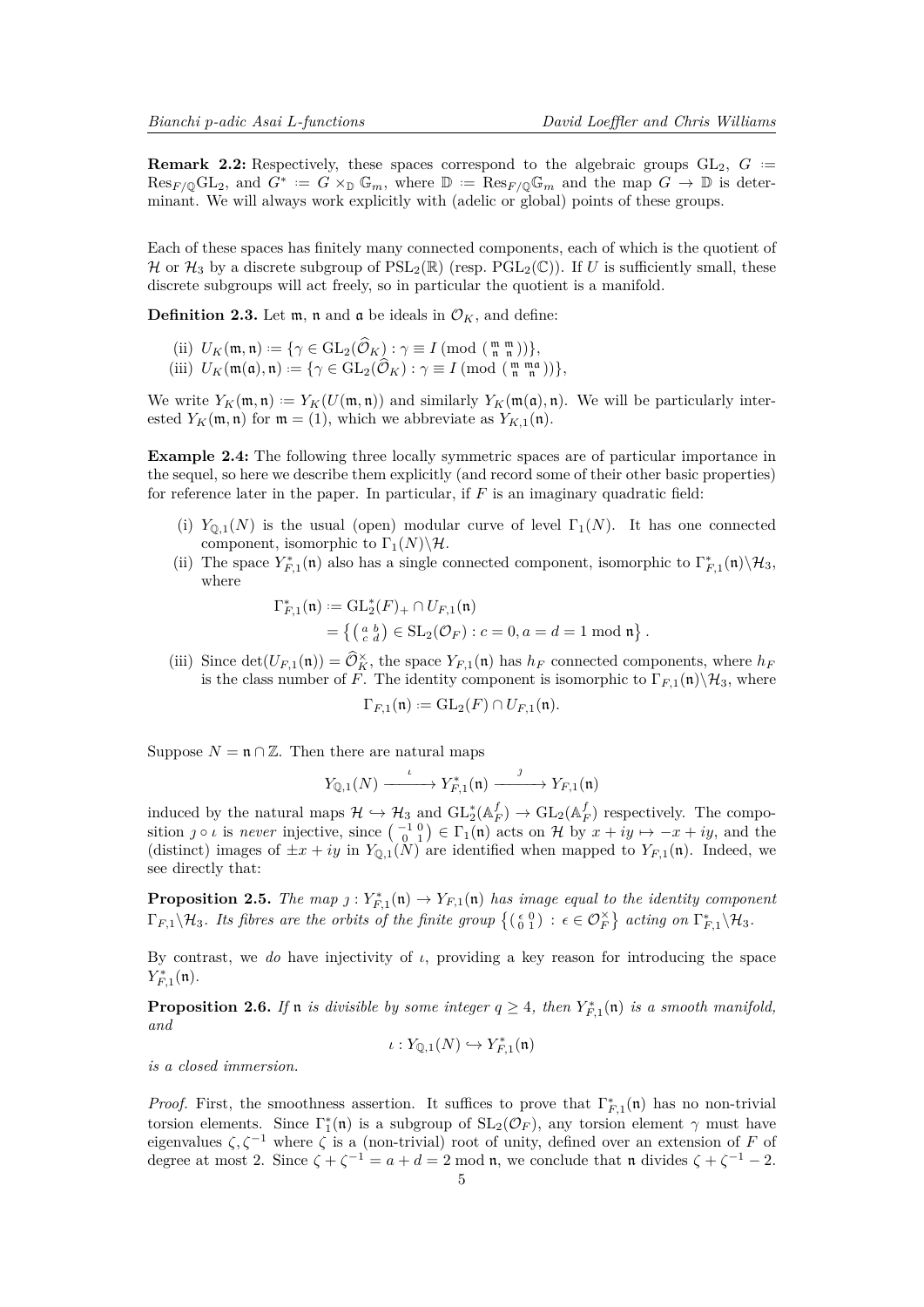<span id="page-5-1"></span>A case-by-case check shows that this implies *ζ* has order 2*,* 3*,* 4 or 6, and n must contain one of the integers 1,2,3.

Let us now prove the injectivity assertion. Let  $z, z' \in \mathcal{H}_3$  be such that  $\gamma z = z'$ , for some  $\gamma \in \Gamma_1^*(\mathfrak{n})$ . Then  $\gamma^{-1}\overline{\gamma}z=z$ , so either  $\gamma^{-1}\overline{\gamma} = id$ , or  $\gamma^{-1}\overline{\gamma}$  is a non-trivial torsion element in  $SL_2(\mathcal{O}_F)$ . Since  $\gamma$  is upper-triangular modulo some integer  $q \geq 4$ , the same is true of  $\bar{\gamma}$  and thus also of  $\gamma^{-1}\bar{\gamma}$ ; but we have just seen that  $\Gamma_{F,1}^*(q)$  has no torsion elements for  $q \geq 4$ .

We can therefore conclude that  $\gamma^{-1}\bar{\gamma} = id$ , in other words that  $\gamma \in \Gamma_{F,1}^*(\mathfrak{n}) \cap SL_2(\mathbb{Z}) = \Gamma_{\mathbb{Q},1}(N)$ . Hence  $z = z'$  as elements of  $Y_{\mathbb{Q},1}(N)$ .

**Remark:** Henceforth, we will always assume that n is divisible by such a *q*, or, more generally, is small enough to avoid the possibility that these spaces are (non-smooth) orbifolds.

<span id="page-5-0"></span>**2.3. Hecke correspondences** We can define Hecke correspondences on the symmetric spaces  $Y_{K,1}(\mathfrak{n})$ , for  $\mathfrak{n}$  an ideal of  $\mathcal{O}_K$ , as follows. Firstly, we have diamond operators  $\langle w \rangle$  for every  $w \in (\mathcal{O}_K/\mathfrak{n})^{\times}$ , which define an action of  $(\mathcal{O}_K/\mathfrak{n})^{\times}$  on  $Y_{K,1}(\mathfrak{n})$ ; this even extends to an action of the narrow ray class group modulo n, although we shall not use this.

Secondly, let  $\mathfrak a$  be a square-free ideal of  $\mathcal O_K$ . Consider the diagram



where  $\pi_1$  is the natural projection map, and  $\pi_2$  is the 'twisted' map given by the righttranslation action of  $({\infty})$  on  $GL_2(\mathbb{A}_K^f)$ , where  ${\infty} \in \widehat{\mathcal{O}}_K$  is any integral adèle which generates the ideal  $\mathfrak{a} \widehat{\mathcal{O}}_K$ . (If  $K = \mathbb{Q}$  and  $\varpi = a$  is the positive integer generating  $\mathfrak{a}$ , then this map  $\pi_2$ corresponds to  $z \mapsto z/a$  on H.) We then define

$$
(T_a)_* := (\pi_2)_* \circ (\pi_1)^*
$$
  

$$
(T_a)^* := (\pi_1)_* \circ (\pi_2)^*
$$

as correspondences on  $Y_{K,1}(\mathfrak{n})$ . When  $\mathfrak{a}$  divides the level  $\mathfrak{n}$ , we denote these operators instead by  $(U_{\mathfrak{a}})_*$  and  $(U_{\mathfrak{a}})^*$ . The definition may be extended to non-squarefree  $\mathfrak a$  in the usual way.

The same construction is valid for the more general symmetric spaces  $Y_K(\mathfrak{m}, \mathfrak{n})$ , but it is no longer independent of the choice of generator  $\bar{\varpi}$  of a (it depends on the class of  $\bar{\varpi}$  modulo  $1 + \mathfrak{m} \widehat{\mathcal{O}}_K$ ). We will only use this in the case where **a** is generated by a positive integer *a*, in which case we of course take  $\varpi = a$ . With this convention, the Hecke operators  $(T_a)_*$  and  $(T_a)^*$  for positive integers *a* also make sense on the "hybrid" symmetric spaces  $Y_{F,1}^*(\mathfrak{m}, \mathfrak{n})$ .

**Remark:** The maps  $(T_a)^*$  and  $(U_a)^*$  are perhaps more familiar, as their action on automorphic forms is given by simple formulae in terms of Fourier expansions, as we shall recall below. The lower-star versions  $(T_a)_*$  and  $(U_a)_*$  are the transpose of the upper-star versions with respect to Poincaré duality; this duality explains the key role played by  $(U_p)_*$  in our norm relation computations.

**2.4. Bianchi modular forms and Asai** *L***-functions** We briefly recall the definition of Bianchi modular forms; for further details see [\[Wil17,](#page-23-4) §1]. As above, let *F* be an imaginary quadratic field, and *U* an open compact subgroup of  $GL_2(\mathbb{A}_F^f)$ . Then, for any  $k \geq 0$ , there is a finite-dimensional C-vector space  $S_{k,k}(U)$  of *Bianchi cusp forms* of weight  $(k, k)$  and level *U*, which are functions

$$
\Psi: GL_2(F)\backslash GL_2(\mathbb{A}_F)/U \longrightarrow V_{2k+2}(\mathbb{C})
$$
6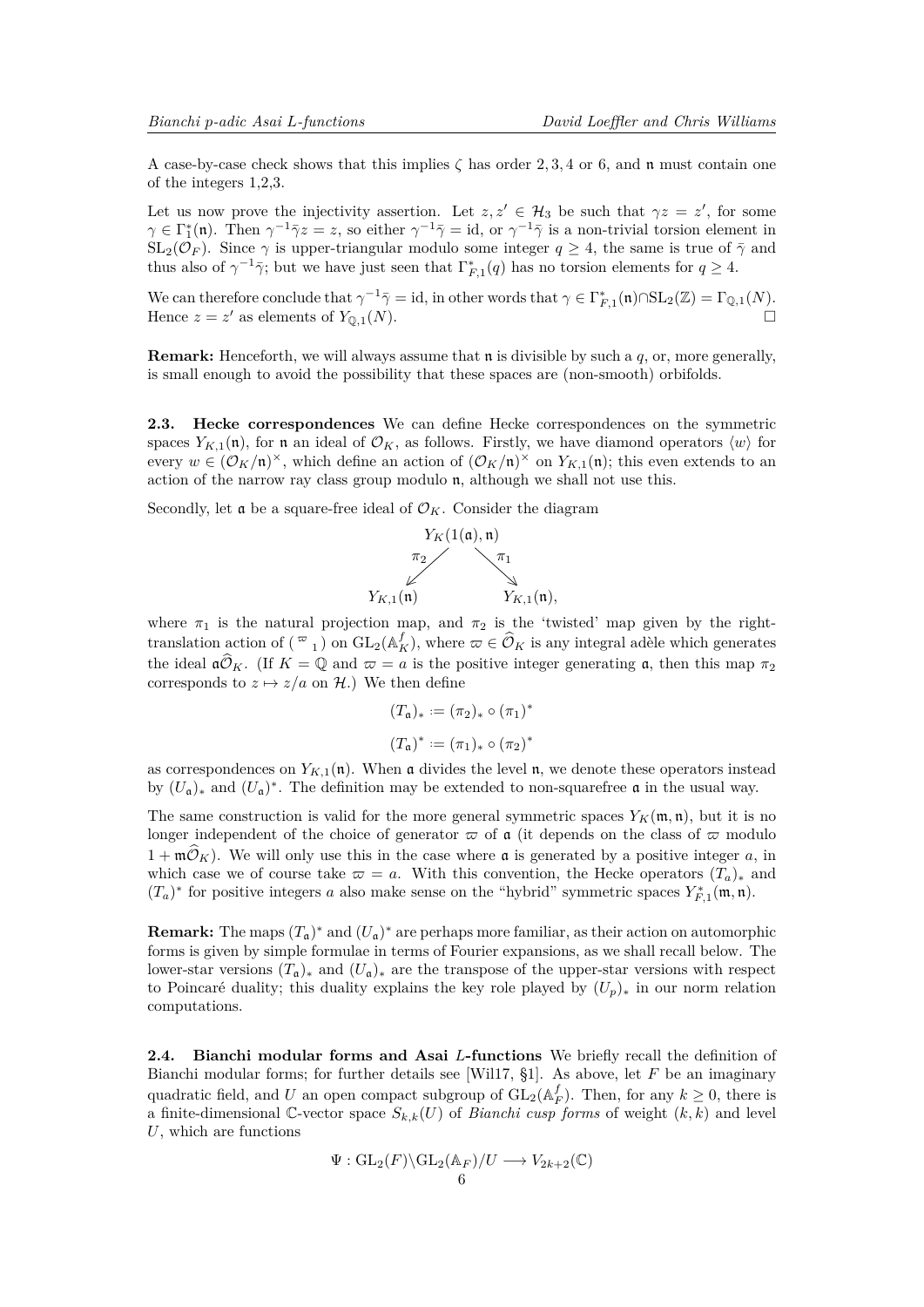<span id="page-6-0"></span>transforming appropriately under the subgroup  $\mathbb{C}^{\times} \cdot SU_2(\mathbb{C})$ , and satisfying suitable harmonicity and growth conditions.

These forms can be described by an appropriate analogue of *q*-expansions (cf. [\[Wil17,](#page-23-4) §1.2]). Let  $e_F : \mathbb{A}_F/F \to \mathbb{C}^\times$  denote the unique function whose restriction to  $F \otimes \mathbb{R} \cong \mathbb{C}$  is

$$
x_{\infty} \longmapsto e^{2\pi i \text{Tr}_{F/\mathbb{Q}}(x_{\infty})},
$$

and let  $W_\infty : \mathbb{R} \to V_{2k+2}(\mathbb{C})$  be the real-analytic function defined in 1.2.1(v) of *op.cit.* (involving the Bessel functions *Kn*).

**Theorem 2.7.** *Let* Ψ *be a Bianchi modular form of weight* (*k, k*) *and level U. Then there is a* Fourier–Whittaker expansion

$$
\Psi\left(\begin{pmatrix} \mathbf{y} & \mathbf{x} \\ 0 & 1 \end{pmatrix} \right) = |\mathbf{y}|_{\mathbb{A}_F} \sum_{\zeta \in F^\times} W_f(\zeta \mathbf{y}_f, \Psi) W_\infty(\zeta \mathbf{y}_\infty) e_F(\zeta \mathbf{x}),
$$

*where*  $W_f(-, \Psi)$  *is a vector in the Kirillov model, that is, a locally constant function on*  $(\mathbb{A}_F^f)^{\times}$ *,* with support contained in a compact subset of  $A_F^f$ .

If  $U = U_{F,1}(\mathfrak{n})$  for some  $\mathfrak{n}$ , then  $W_f(-, \Psi)$  is supported in  $\mathcal{D}^{-1}\widehat{\mathcal{O}}_F$ . For  $\mathfrak{m}$  an ideal of  $\mathcal{O}_F$ , we define a coefficient  $c(\mathfrak{m}, \Psi)$  as the value  $W_f(\mathbf{y}_f, \Psi)$  for any  $\mathbf{y}_f$  generating the fractional ideal  $\mathcal{D}^{-1}\mathfrak{m}\widehat{\mathcal{O}}_F$ ; this is independent of the choice of  $\mathbf{y}_f$ .

Exactly as for elliptic modular forms, the space  $S_{k,k}(U_{F,1}(\mathfrak{n}))$  has an action of (commuting) Hecke operators  $(T_m)^*$  for all ideals m; and if  $\Psi$  is an eigenvector for all these operators, normalized such that  $c(1, \Psi) = 1$ , then the eigenvalue of the m-th Hecke operator on  $\Psi$  is  $c(\mathfrak{m}, \Psi)$ .

We end this subsection by defining the Asai *L*-function. The space  $S_{k,k}(U_{F,1}(\mathfrak{n}))$  has an action of diamond operators  $\langle d \rangle$ , for all  $d \in (\mathcal{O}_F/\mathfrak{n})^\times$ ; and on any Hecke eigenform  $\Psi$  these act via a character  $\varepsilon_{\Psi}: (\mathcal{O}_F/\mathfrak{n})^{\times} \to \mathbb{C}^{\times}$ . Let  $\varepsilon_{\Psi,\mathbb{Q}}$  denote the restriction of this character to  $(\mathbb{Z}/N\mathbb{Z})^{\times}$ .

**Definition 2.8.** Let  $\Psi$  be a normalized eigenform in  $S_{k,k}(U_{F,1}(\mathfrak{n}))$ , and  $\chi$  a Dirichlet character of conductor *m*. Define the *Asai L-function* of Ψ by

$$
L^{As}(\Psi,\chi,s) := L^{(mN)}(\chi^2 \varepsilon_{\Psi,\mathbb{Q}},2s-2k-2) \cdot \sum_{\substack{n \geq 1 \\ (m,n)=1}} c(n\mathcal{O}_F,\Psi)\chi(n)n^{-s},
$$

where  $L^{(m)}(-,s)$  is the Dirichlet *L*-function with its Euler factors at primes dividing  $mN$ removed.

**Remark:** This Dirichlet series converges for  $\Re(s) > k+2$ , and has meromorphic continuation to all  $s \in \mathbb{C}$ . As we have defined it,  $L^{As}(\Psi, \chi, s)$  may not satisfy a functional equation (because it may have the wrong local factors at primes dividing *mND*). However, if Π is the automorphic representation of  $GL_2(\mathbb{A}_F)$  generated by  $\Psi$ , then we can write

$$
L^{\text{As}}(\Psi,\chi,s) = L^{\text{As}}(\Pi,\chi,s) \prod_{\ell|mND} C_{\ell}(\Psi,\chi,s)
$$

where  $C_{\ell}(\Psi, \chi, s)$  is a polynomial in  $\{\ell^s, \ell^{-s}\}\$  and the "primitive" *L*-function  $L^{\text{As}}(\Pi, \chi, s)$ satisfies a functional equation relating  $L^{As}(\Pi, \chi, s)$  and  $L^{As}(\Pi, \varepsilon_{\Pi}^{-1}\chi^{-1}, 2k+3-s)$ . If  $\Pi$  is not of dihedral type and not a twist of a base-change from  $GL_2(\mathbb{Q})$ , then  $L^{As}(\Pi,\chi,s)$  is entire.

**2.5. The modular symbol attached to** Ψ The Bianchi modular forms we consider in this paper are *cohomological*, in the following sense.

**Definition 2.9.** Let *A* be an *F*-algebra, and let  $V_{kk}(A) := \text{Sym}^{k}(A^2) \otimes_F \text{Sym}^{k}(A^2)^{\sigma}$  be the  $F[\mathrm{GL}_2(F)]$ -module on which  $\gamma \in \mathrm{GL}_2(F)$  acts in the usual way on the first component and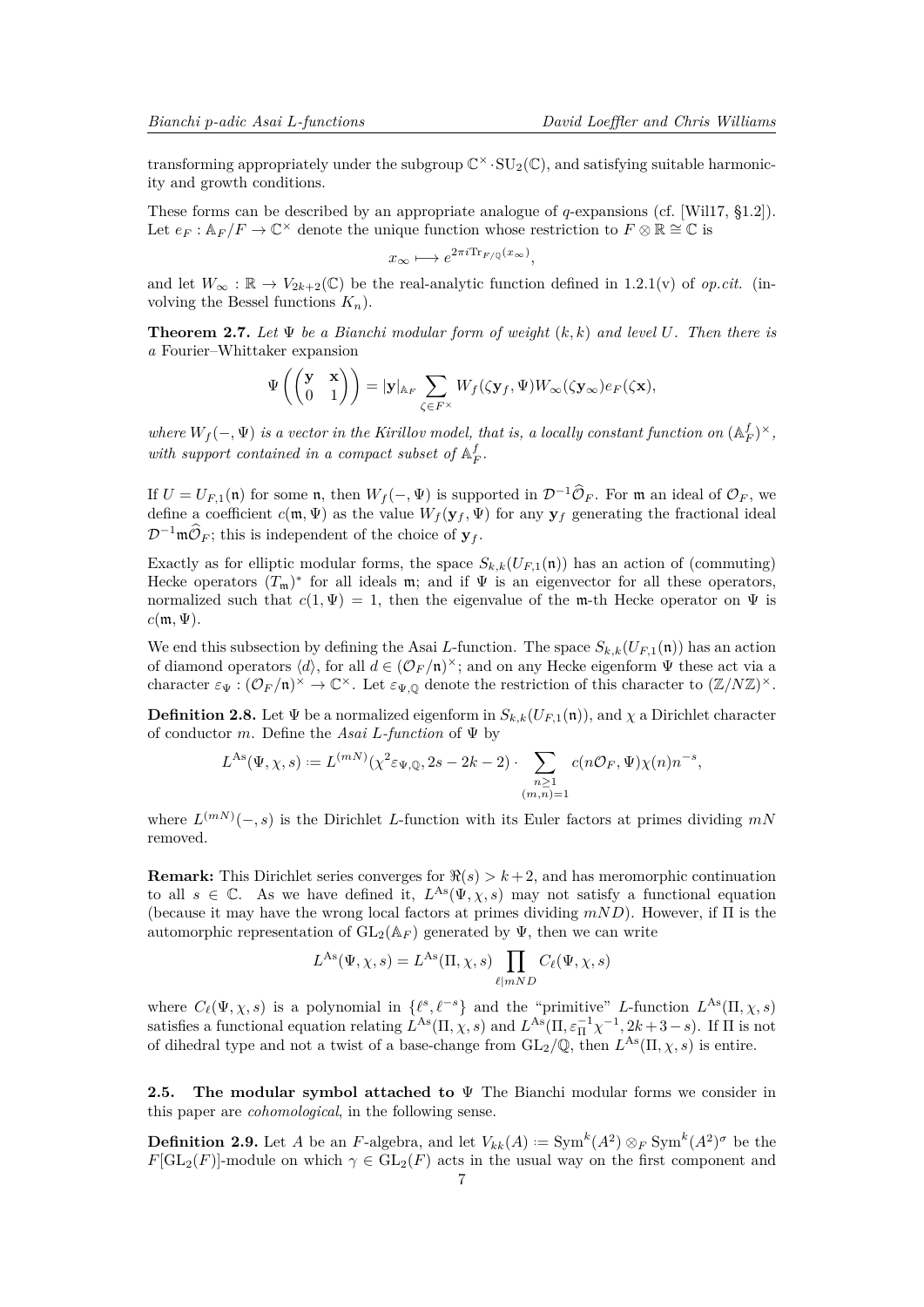<span id="page-7-0"></span>via its complex conjugate  $\gamma^{\sigma}$  on the second component. Via this action, the space  $V_{kk}(A)$ gives rise to a local system on  $Y_{F,1}(\mathfrak{n})$ .

**Theorem 2.10** (Eichler–Shimura–Harder)**.** *There is a Hecke-equivariant injection*

$$
S_{k,k}(U_{F,1}(\mathfrak{n})) \hookrightarrow \mathrm{H}^1_c(Y_{F,1}(\mathfrak{n}),V_{kk}(\mathbb{C}))
$$

*whose cokernel is Eisenstein. In particular, this map is an isomorphism after restriction to the* Ψ*-eigenspaces for the Hecke operators.*

*Proof.* See [\[Har87\]](#page-23-7).

If  $\Psi \in S_{k,k}(U_{F,1}(\mathfrak{n}))$ , write  $\omega_{\Psi}$  for the associated cohomology class. This can be described concretely as the class of a harmonic  $V_{kk}$ -valued differential form constructed from  $\Psi$ ; for a summary of the construction using our conventions, see [\[Wil17,](#page-23-4) §2.4].

We want to work with integral rather than rational coefficients, but in the above, we defined the local systems  $V_{kk}(A)$  only for *F*-algebras *A*. We extend this as follows.

**Definition 2.11.** Let  $I_1, ..., I_h$  be a complete set of class group representatives for  $F$ , with each  $I_i$  coprime to pn. There is a decomposition  $Y_{F,1}(\mathfrak{n}) = \bigcup_{i \in \text{Cl}_F} \Gamma_i \setminus \mathcal{H}_3$  into connected components, where  $\Gamma_i := \{ \begin{pmatrix} a & b \\ c & d \end{pmatrix} \in GL_2(F) : a, d \in 1 + \mathfrak{n}, b \in I_i, c \in \mathfrak{n}I_i^{-1} \}$ . Now let *E* be the number field generated by the Hecke eigenvalues of  $\Psi$ . Fix a finite extension  $L/\mathbb{Q}_p$  large enough that  $E$  embeds into  $L$ , and fix such an embedding; this distinguishes a prime  $\mathscr P$  of  $L$ above p. Let  $R'$  be the valuation ring in E corresponding to  $\mathscr{P}$ ; this is integrally closed and, under our fixed embedding, has image in the ring of integers *R* of *L*. Each of the arithmetic groups  $\Gamma_i$  acts on  $V_{kk}(R')$  in the same manner as before, giving rise to a local system on each  $\Gamma_i \backslash \mathcal{H}_3$  and hence on  $Y_{F,1}(\mathfrak{n})$ .

**Proposition 2.12** (Hida). Let  $\Psi$  be a Bianchi modular form of weight  $(k, k)$  that is an eigen*form for all the Hecke operators. Let*  $R' \subset E$  *be as above. There exists a complex period*  $\Omega_{\Psi} \in \mathbb{C}^{\times}$  such that

$$
\phi_{\Psi} := \omega_{\Psi}/\Omega_{\Psi} \in \mathrm{H}^{1}_{\mathrm{c}}(Y_{F,1}(\mathfrak{n}), V_{kk}(R')).
$$

*Proof.* The  $H_c^1$  of a manifold with coefficients in a torsion-free locally constant sheaf is torsionfree, and hence the extension of scalars map

 $H_c^1(Y_{F,1}(\mathfrak{n}), V_{kk}(R')) \longrightarrow H_c^1(Y_{F,1}(\mathfrak{n}), V_{kk}(\mathbb{C}))$ 

is injective. In particular, we view the former as a lattice in the latter. In [\[Hid94\]](#page-23-8), just after equation (8.5), Hida shows that the  $\Psi$ -eigenspace  $H_c^1(Y_{F,1}(\mathfrak{n}), V_{kk}(R'))[\Psi]$  is free of rank one over R'. By multiplicity one, the analogous eigenspace in  $H_c^1(Y_{F,1}(\mathfrak{n}), V_{kk}(\mathbb{C}))$  is onedimensional over C, and is generated by  $\omega_{\Psi}$ . We let  $\phi_{\Psi}$  denote a basis element of the integral cohomology; since this also generates the complex cohomology, the existence of  $\Omega_{\Psi}$  follows immediately.  $\square$ 

- **Remarks:** (i) Hida actually defines the space  $H^1_{\text{cusp}}(Y_{F,1}(\mathfrak{n}), V_{kk}(R'))$  and shows that the Ψ-eigenspace for *this* is 1-dimensional. From the definition (§5 *op. cit*.), however, and the fact that the extension of scalars map is injective on compactly supported cohomology, one sees that this eigenspace is simply equal to  $H_c^1(Y_{F,1}(\mathfrak{n}), V_{kk}(R'))[\Psi]$ .
	- (ii) All of the above can be seen more explicitly in this setting using "modular symbols". In particular, for very general local systems *M*, there is a Hecke-equivariant isomorphism between  $H_c^1(\Gamma_i \backslash \mathcal{H}_3, M)$  and the space of  $\Gamma_i$ -equivariant maps  $\text{Div}^0(\mathbb{P}^1(F)) \to M$ (see [\[BSW17,](#page-23-9) Lemma 8.4], generalising [\[AS86,](#page-23-10) Proposition 4.2]). The torsion-free statement, and injectivity of extension of scalars maps, follow easily.

After extending scalars, we view this class as having *R*-coefficients. The pullback  $\phi^*_{\Psi}$  =  $j^*(\phi_{\Psi})$  lies in  $H_c^1(Y_{F,1}^*(\mathfrak{n}), V_{kk}(R))$ . Note that this is independent of any choice of class group representatives made in defining the local system.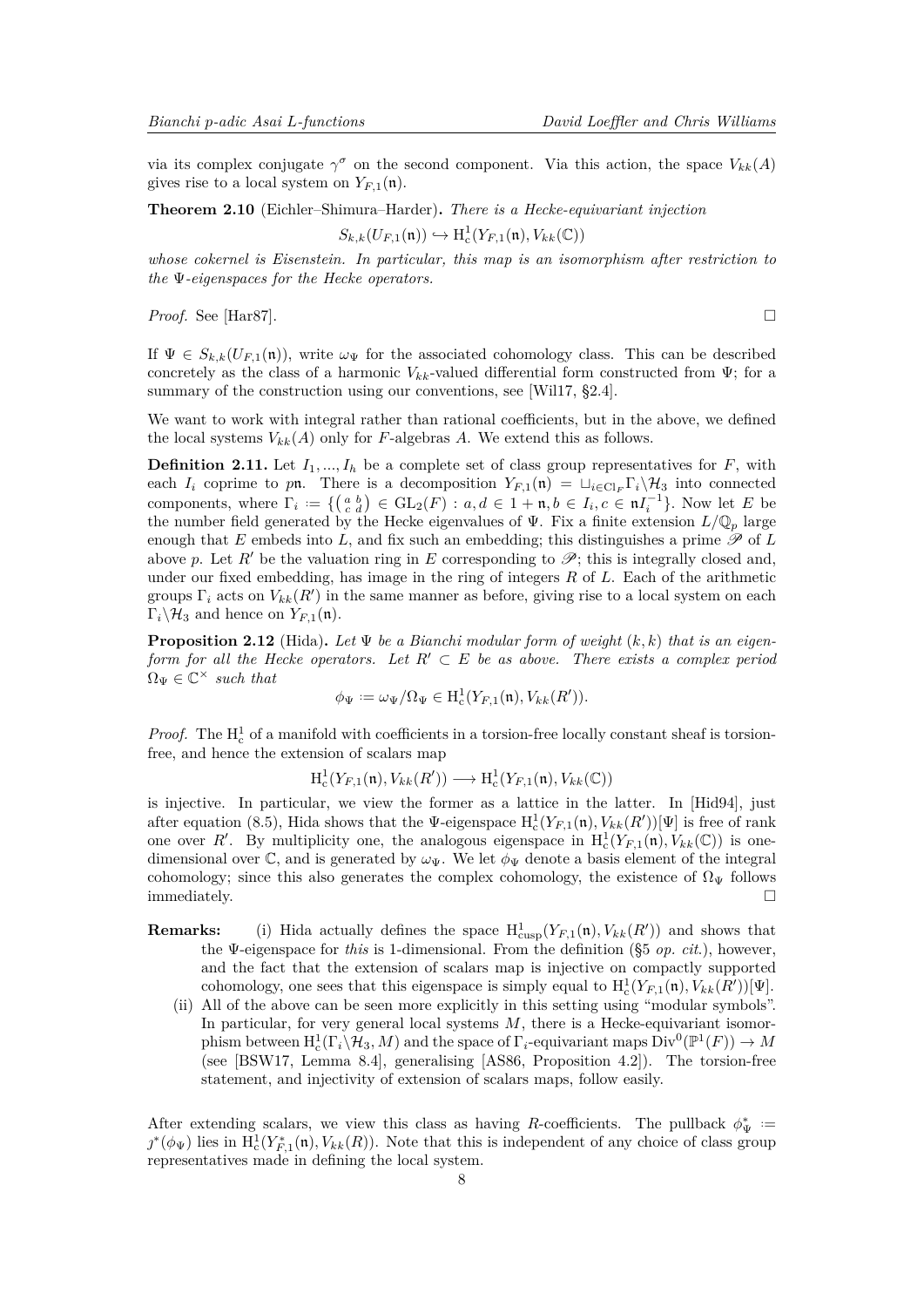3. Siegel units and weight 2 Asai–Eisenstein elements

<span id="page-8-2"></span>**3.1.** Modular units Let  $U \subset GL_2(\hat{\mathbb{Z}})$  be an open compact subgroup, with associated symmetric space  $Y_0(U)$ . In this section, we work exclusively over  $\mathbb{Q}$ , so we shall drop the subscript  $\mathbb Q$  from the notation. As is well known, the manifolds  $Y(U)$  are naturally the complex points of algebraic varieties defined over Q.

**Definition 3.1.** A *modular unit* on  $Y(U)$  is an element of  $\mathcal{O}(Y(U))^{\times}$ , that is, a regular function on  $Y(U)$  with no zeros or poles. (This corresponds to a rational function on the compactification  $X(U)$  whose divisor is supported on the cusps).

Modular units are *motivic* in the sense that there are *realisations* of modular units in various cohomology theories. In particular, to a modular unit  $\phi \in \mathcal{O}(Y_1(N))^{\times}$  one can attach:

- its *de Rham* realisation  $C_{dR}(\phi) \in H^1_{dR}(Y_1(N), \mathbb{Q})$ , which is the class of the differential form  $d \log \phi = \frac{d \phi}{\phi}$ ;
- its *Betti* realisation  $C(\phi) \in H^1(Y_1(N), \mathbb{Z})$ , which is the pullback along  $\phi: Y_1(N)(\mathbb{C}) \to$  $\mathbb{C}^{\times}$  of the generator of  $H^{1}(\mathbb{C}^{\times}, \mathbb{Z}) \cong H^{1}(S^{1}, \mathbb{Z}) \cong \mathbb{Z}$ .

These are closely related:

**Proposition 3.2.** *There is a comparison isomorphism*

H

$$
\mathrm{H}^1(Y_1(N),\mathbb{Z})\otimes_{\mathbb{Z}}\mathbb{C}\cong \mathrm{H}^1_{\mathrm{dR}}(Y_1(N),\mathbb{Q})\otimes_{\mathbb{Q}}\mathbb{C}
$$

*that sends*

$$
2\pi i \cdot C(\phi) \longmapsto d\log \phi.
$$

**3.2. Eisenstein series** The de Rham realisations of modular units give rise to weight 2 Eisenstein series in the de Rham cohomology. In the next section, we'll exhibit a canonical system of modular units – the *Siegel units* – whose de Rham realisations can be written down very explicitly in terms of the following Eisenstein series.

**Definition 3.3** (cf. [\[Kat04,](#page-23-11) §3]). Let  $\tau \in \mathcal{H}$ , *k* an integer  $\geq 2$ , and  $\alpha \in \mathbb{Q}/\mathbb{Z}$ , with  $\alpha \neq 0$  if  $k = 2$ . Define

$$
F_{\alpha}^{(k)}(\tau) := \frac{(k-1)!}{(-2\pi i)^k} \sum_{(m,n)\in\mathbb{Z}^2} \frac{e^{2\pi i \alpha m}}{(m\tau + n)^k},
$$

where the prime denotes that the term  $(m, n) = (0, 0)$  is omitted. This is a modular form of weight *k* and level  $\Gamma_1(N)$ , for any *N* such that  $N\alpha = 0$ .

## **3.3. Siegel units**

**Definition 3.4.** For  $N \geq 1$ , and  $c > 1$  an integer coprime to 6*N*, let

<span id="page-8-1"></span>
$$
_c g_N \in \mathcal{O}(Y_1(N))^\times
$$

be Kato's Siegel unit (the unit denoted by  $c g_{0,1/N}$  in the notation of [\[Kat04,](#page-23-11) §1]).

Slightly abusively, we shall use the same symbol  $c g_N$  for the pullback of this unit to  $Y(M, N)$ , for any  $M \geq 1$  (we shall only need this when  $M \mid N$ ).

As in *op.cit.*, we note that if *c, d* are two integers that are both *>* 1 and coprime to 6*N*, then we have the identity

(1) 
$$
(d^2 - \langle d \rangle)_c g_N = (c^2 - \langle c \rangle)_d g_N.
$$

It follows that the dependence on  $c$  may be removed after extending scalars to  $\mathbb{Q}$ : there is an element  $g_N \in \mathcal{O}(Y_1(N))^{\times} \otimes \mathbb{Q}$  such that  ${}_{c}g_N = (c^2 - \langle c \rangle) \cdot g_N$  for any choice of *c*.

### <span id="page-8-0"></span>**Proposition 3.5.**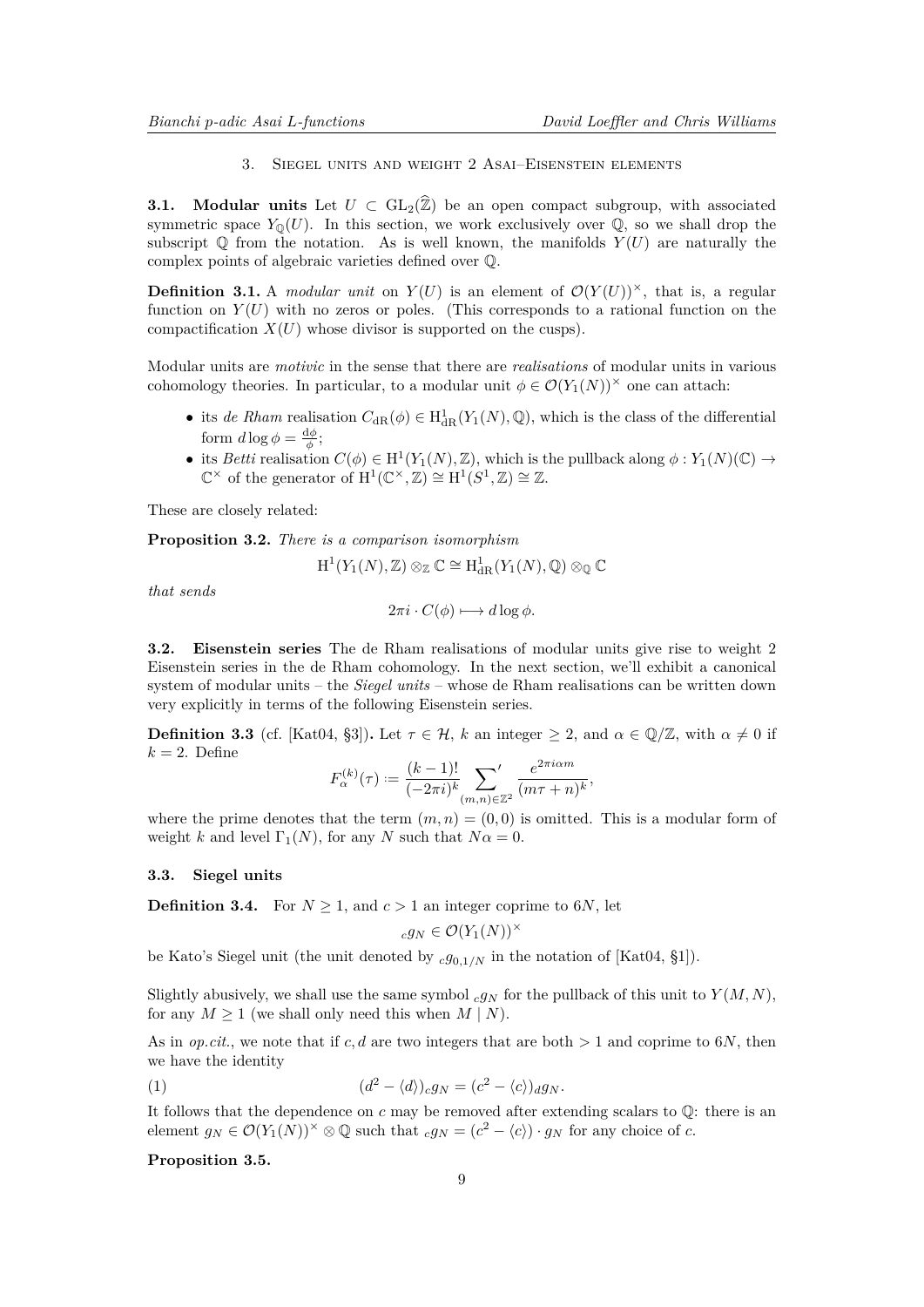<span id="page-9-2"></span>(i) The Siegel units are norm-compatible, in the sense that if  $N'|N$  and  $prime(N)$  =  $prime(N')$ , where  $prime(N)$  *is the set of primes dividing N*, then under the natural *map*

$$
pr: Y(M, N) \longrightarrow Y(M, N')
$$

*we have*

$$
(\mathrm{pr})_*({}_c g_N)={}_c g_{N'}.
$$

(ii) The de Rham realisation of  $q_N$  is the Eisenstein series

$$
d\log(g_N)(\tau) = -2\pi i \, F_{1/N}^{(2)}(\tau) \, \mathrm{d}\tau.
$$

*Proof.* The first part is proved in [\[Kat04\]](#page-23-11), Section 2.11. The second part is Proposition 3.11(2) *op.cit.*.

One important use of Siegel units comes in the construction of *Euler systems*; for example, see [\[Kat04\]](#page-23-11), [\[LLZ14\]](#page-23-1), and [\[KLZ17\]](#page-23-6). The basic method in each of these cases is similar; one takes cohomology classes attached to Siegel units under the realisation maps and pushes them forward to a different symmetric space, then exploits the norm compatibility to prove norm relations for these cohomology classes. We will do something similar in the Betti cohomology. In particular, we make the following definition:

**Definition 3.6.** Let  $_cC_N := C(c g_N) \in H^1(Y_1(N), \mathbb{Z})$  be the Betti realisation of  $_c g_N$ .

From Proposition [3.5\(](#page-8-0)i), we see that if  $p \mid N$ , the classes  $cC_{Np^r}$  for  $r \geq 0$  are compatible under push-forward, and define a class

$$
{}_{c}C_{Np^{\infty}} \in \varprojlim_{r} \mathrm{H}^{1}(Y_{1}(Np^{r}), \mathbb{Z}_{p}).
$$

<span id="page-9-1"></span>**Lemma 3.7.** *The class*  ${}_{c}C_{N}$  *is invariant under the involution of*  $Y_1(N)$  *given by*  $\tau \mapsto -\bar{\tau}$  *on* H*.*

*Proof.* This follows from the fact that there is a canonical model of  $Y_1(N)$  as the C-points of an algebraic variety over  $\mathbb Q$  such that the above involution is complex conjugation; and, with respect to this model, the units  $c g_N$  are defined over  $\mathbb{Q}$ .

**3.4. Asai–Eisenstein elements in weight 2** Now let *F* be an imaginary quadratic field, and **n** an ideal of  $\mathcal{O}_F$  divisible by some integer  $\geq 4$ . Recall that we have

$$
Y_{F,1}^*(\mathfrak{n}) = \Gamma_{F,1}^*(\mathfrak{n}) \backslash \mathcal{H}_3,
$$

and that we showed in Proposition [2.6](#page-4-0) that the natural map

$$
\iota:Y_{\mathbb{Q},1}(N)\hookrightarrow Y^*_{F,1}(\mathfrak{n})
$$

is a closed immersion. We also need the following map:

**Definition 3.8.** Let  $m \geq 1$  and  $a \in \mathcal{O}_F$ . Consider the map

$$
\kappa_{a/m}:Y_{F,1}^*(m^2\mathfrak{n})\to Y_{F,1}^*(\mathfrak{n})
$$

given by the left action of  $\left(\begin{smallmatrix} 1 & a/m \\ 0 & 1 \end{smallmatrix}\right) \in SL_2(F)$  $\left(\begin{smallmatrix} 1 & a/m \\ 0 & 1 \end{smallmatrix}\right) \in SL_2(F)$  $\left(\begin{smallmatrix} 1 & a/m \\ 0 & 1 \end{smallmatrix}\right) \in SL_2(F)$  on  $\mathcal{H}_3$ . This is well-defined<sup>2</sup>, since it is easy to see that

$$
\begin{pmatrix} 1 & a/m \\ 0 & 1 \end{pmatrix} \Gamma_{F,1}^*(m^2 \mathfrak{n}) \begin{pmatrix} 1 & -a/m \\ 0 & 1 \end{pmatrix} \subset \Gamma_{F,1}^*(\mathfrak{n}),
$$

and it depends only on the class of *a* modulo  $m\mathcal{O}_F$ .

<span id="page-9-0"></span><sup>2</sup> Note that  $\kappa_{a/m}$  is *not* in general well-defined on  $Y_{F,1}(m^2\mathfrak{n})$ , since

$$
\begin{pmatrix} 1 & a/m \\ 0 & 1 \end{pmatrix} \begin{pmatrix} -1 & 0 \\ 0 & 1 \end{pmatrix} \begin{pmatrix} 1 & -a/m \\ 0 & 1 \end{pmatrix} = \begin{pmatrix} -1 & 2a/m \\ 0 & 1 \end{pmatrix},
$$

which is not in  $\Gamma_{F,1}(\mathfrak{n})$  if  $2a \notin m\mathcal{O}_F$ .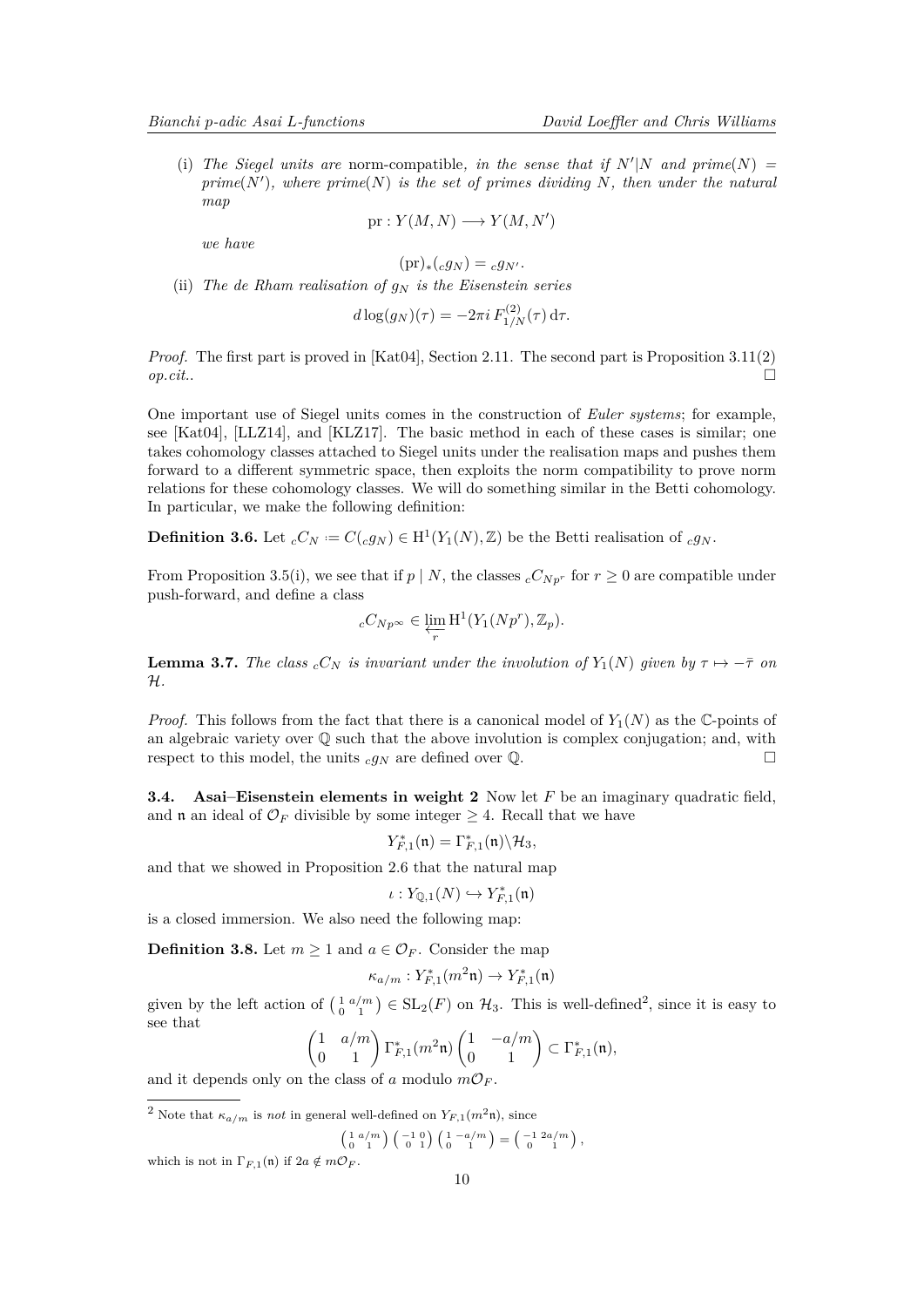<span id="page-10-3"></span>The elements we care about are the following. Assume that  $\mathfrak n$  is divisible by some integer  $q > 4$ , as above.

**Definition 3.9.** For  $a \in \mathcal{O}_F/m\mathcal{O}_F$ ,  $m \geq 1$ , and  $c > 1$  coprime to 6*mN*, define  $_c \Xi_{m,\mathfrak{n},a} \in \mathrm{H}^2 \left( Y_{F,1}^*(\mathfrak{n}), \mathbb{Z} \right)$ 

to be the pushforward of  $_cC_{m^2N}$  under the maps

$$
Y_{\mathbb Q,1}(m^2N)\hookrightarrow Y^*_{F,1}(m^2\mathfrak n)\xrightarrow{\kappa_{a/m}} Y^*_{F,1}(\mathfrak n).
$$

Note that the pushforward of  $_cC_N$  to  $Y_1(\mathfrak{n})$  lands in the second degree Betti cohomology, since the locally symmetric space  $Y_{F,1}^*(\mathfrak{n})$  is a 3-dimensional real manifold.

<span id="page-10-2"></span>**Proposition 3.10.** We have  $(-1)^* \cdot c \Xi_{m,n,a} = c \Xi_{m,n,-a}$ .

*Proof.* It is clear that  ${-1 \choose 1} \circ \kappa_{a/m} = \kappa_{-a/m} \circ {\binom{-1}{1}}$  as maps  $Y_{F,1}^*(m^2 \mathfrak{n}) \to Y_{F,1}^*(\mathfrak{n})$ . Moreover, the action of  ${-1 \choose 1}$  on  $Y_{F,1}^*(m^2\mathfrak{n})$  preserves the image of  $Y_{\mathbb{Q},1}(m^2N)$ , and the involution of  $Y_{\mathbb{O},1}(m^2N)$  it induces preserves the class  $cC_{m^2N}$ , by Lemma [3.7.](#page-9-1)

**Definition 3.11.** Define

$$
{}_{c}\Phi_{\mathfrak{n},a}^r \in \mathrm{H}^2\Big(Y_{F,1}^*(\mathfrak{n}),\mathbb{Z}\Big) \otimes_{\mathbb{Z}} \mathbb{Z}_p[(\mathbb{Z}/p^r)^{\times}]
$$

by

$$
{_c\Phi_{\mathfrak{n},a}^{r}}:=\sum_{t\in(\mathbb{Z}/p^r)^{\times}}{_{c}\Xi_{p^r,\mathfrak{n},at}}\otimes[t].
$$

<span id="page-10-1"></span>**Lemma 3.12.** If  $\mathfrak{n} \mid \mathfrak{n}'$  are two ideals of  $\mathcal{O}_F$  with the same prime factors, then pushforward along the map  $Y_{F,1}(\mathfrak{n}') \to Y_{F,1}(\mathfrak{n})$  sends  ${}_{c}\Phi_{\mathfrak{n}',a}^{r}$  to  ${}_{c}\Phi_{\mathfrak{n},a}^{r}$  (for any valid choices of c, a, r).

*Proof.* This is immediate from the norm-compatibility of the Siegel units; compare [\[LLZ14,](#page-23-1) Theorem 3.1.2].

We now come to one of the key theorems of this paper, which shows that if  $m = p^r$  with  $r$ varying, then the above elements fit together *p*-adically into a compatible family. We now impose the assumption that **n** is divisible by all primes  $v \mid p$  of  $\mathcal{O}_F$ .

<span id="page-10-0"></span>**Theorem 3.13.** Let  $r \geq 1$ , let a be a generator of  $\mathcal{O}_F/(p\mathcal{O}_F + \mathbb{Z})$ , and let

$$
\pi_{r+1}: \mathrm{H}^{2}(Y_{F,1}^{*}(\mathfrak{n}), \mathbb{Z}) \otimes_{\mathbb{Z}} \mathbb{Z}_{p}[(\mathbb{Z}/p^{r+1})^{\times}] \longrightarrow \mathrm{H}^{2}(Y_{F,1}^{*}(\mathfrak{n}), \mathbb{Z}) \otimes_{\mathbb{Z}} \mathbb{Z}_{p}[(\mathbb{Z}/p^{r})^{\times}]
$$

*denote the map that is the identity on the first component and the natural quotient map on the second component. Then we have*

$$
\pi_{r+1}(c\Phi_{\mathfrak{n},a}^{r+1}) = (U_p)_* \cdot c\Phi_{\mathfrak{n},a}^r,
$$

*where the Hecke operator*  $(U_p)_*$  *acts via its action on*  $H^2(Y_{F,1}^*(\mathfrak{n}), \mathbb{Z})$ *. Similarly, when*  $r = 0$ *we have*

$$
\pi_1({}_c\Phi_{\mathfrak{n},a}^1) = ((U_p)_* - 1) \cdot {}_c\Phi_{\mathfrak{n},a}^0.
$$

**Remark:** Before embarking on the proof, which will occupy the next section of the paper, we pause to give a brief description of how this is important for the construction of *p*-adic Asai *L*-functions, in the simplest case of a Bianchi eigenform of weight  $(0,0)$ . Define  $e_{\text{ord}} =$  $\lim_{n\to\infty}(U_p^{n!})_*$  to be the ordinary projector on cohomology with  $\mathbb{Z}_p$  coefficients, so that  $(U_p)_*$ is invertible on the (*p*-ordinary) space  $e_{ord}H^2(Y_1(\mathfrak{n}), \mathbb{Z}_p)$ . Given the theorem, we see that the collection

$$
[(U_p)^{-r}_* e_{\text{ord}} \cdot {}_c \Phi_{\mathfrak{n},a}^r]_{r \geq 1}
$$

forms an element  ${}_{c}\Phi_{\mathfrak{n},a}^{\infty}$  in the inverse limit

$$
e'_{\mathrm{ord}}\mathrm{H}^2(Y_{F,1}^*(\mathfrak{n}),\mathbb{Z}_p)\otimes \mathbb{Z}_p[[\mathbb{Z}_p^\times]].
$$
  
11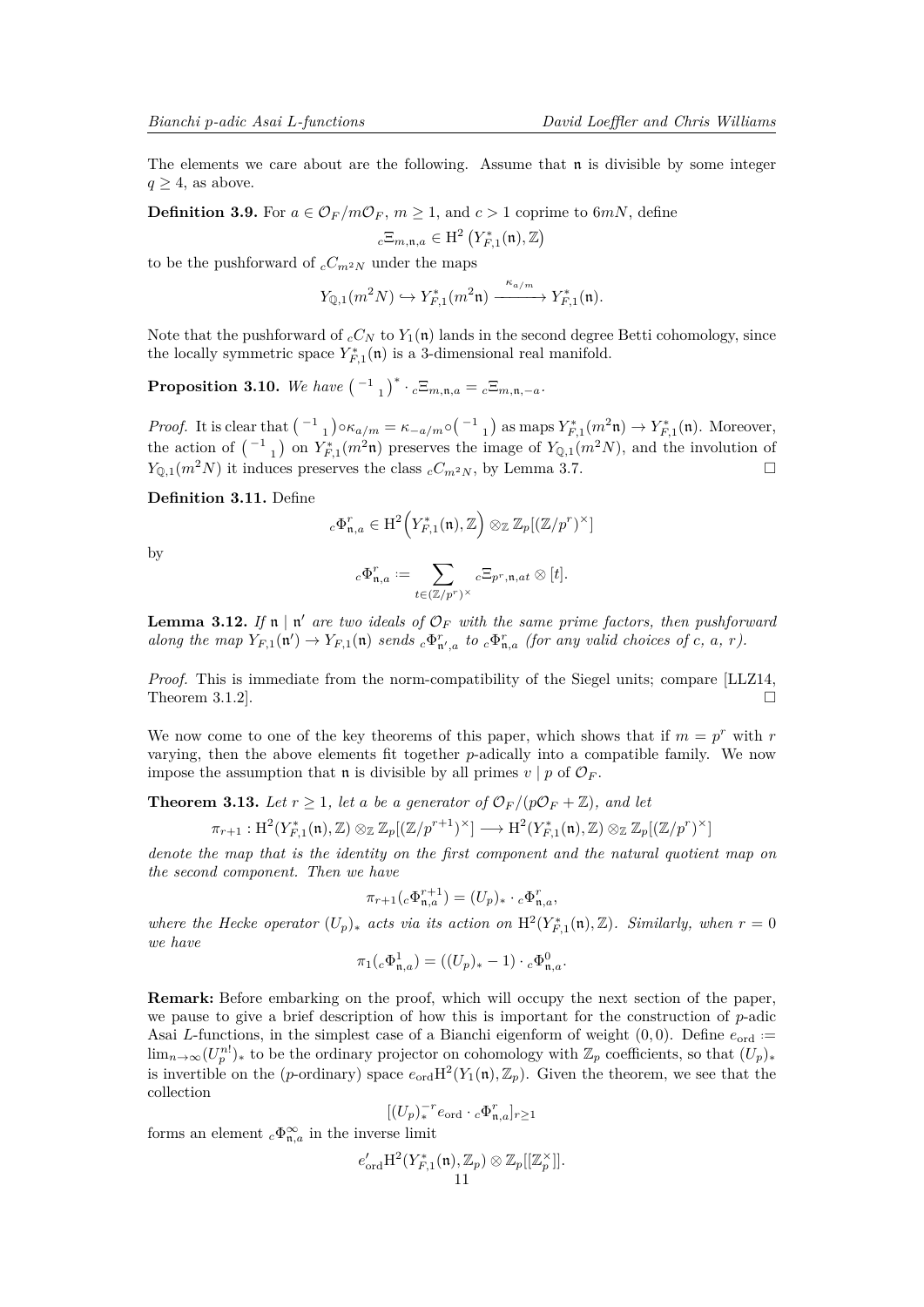<span id="page-11-1"></span>If we pair this with a modular symbol in  $H_c^1(Y_{F,1}^*(\mathfrak{n}), \mathcal{O}_E)$  arising from a *p*-ordinary weight (0,0) Bianchi eigenform  $\Psi$ , then we obtain a measure on  $\mathbb{Z}_p^{\times}$  with values in  $\mathcal{O}_E \otimes \mathbb{Z}_p$ . This will be our *p*-adic *L*-function. By construction, its values at finite-order characters are given by integrating  $\Psi$  against linear combinations of Eisenstein series on  $Y_{\mathbb{Q},1}(m^2N)$ ; and these will turn out to compute the special values of the Asai *L*-series.

### 4. Proving the norm relations (Theorem [3.13\)](#page-10-0)

Theeorem [3.13](#page-10-0) is directly analogous to the norm-compatibility relations for Euler systems constructed from Siegel units; specifically, it is the analogue in our context of [\[LLZ14,](#page-23-1) Theorem 3.3.2]. Exactly as in *op.cit.*, it is simplest not to prove the theorem directly but rather to deduce it from a related result concerning cohomology classes on the symmetric spaces  $Y_F^*(m, m\mathfrak{n})$ , analogous to Theorem 3.3.1 of *op.cit.*. Note that these symmetric spaces are not connected for  $m > 2$ , but have  $\phi(m)$  connected components; this will allow us to give a tidy conceptual interpretation of the sum over  $j \in (\mathbb{Z}/p^r\mathbb{Z})^*$  appearing in the definition of  ${}_{c}\Phi_{\mathfrak{n},a}^r$ .

# **4.1.** Rephrasing using the spaces  $Y_F^*(m, mn)$

**Proposition 4.1.** For any  $a \in \mathcal{O}_F$ , the element  $\begin{pmatrix} 1 & a \\ 0 & 1 \end{pmatrix}$  normalises  $U^*(m,m\mathfrak{n}) \subset \mathrm{GL}_2^*(\mathbb{A}_F^f)$ .

*Proof.* Easy check. □

We can therefore regard right-translation by  $\left(\begin{smallmatrix} 1 & a \\ 0 & 1 \end{smallmatrix}\right)$  as an automorphism of  $Y_F^*(m, m\mathfrak{n})$ , and we can consider the composite map

$$
\iota_{m,\mathfrak{n},a}:Y_{{\mathbb Q}}^*(m,mN)\hookrightarrow Y_F^*(m,m\mathfrak{n})\xrightarrow{\left(\begin{smallmatrix}1&-a\\0&1\end{smallmatrix}\right)}Y_F^*(m,m\mathfrak{n}),
$$

where the first arrow is injective (as soon as  $m\mathfrak{n}$  is divisible by some integer  $\geq 4$ ) by the same argument as in Proposition [2.6.](#page-4-0) Note also that the components of  $Y_F^*(m, m\mathfrak{n})$  are indexed by  $(\mathbb{Z}/m\mathbb{Z})^*$ , with the fibre over *j* corresponding to the component containing the image of  $\left( \begin{smallmatrix} j&\\&1 \end{smallmatrix} \right) \in \mathrm{GL}_2^*(\mathbb{A}_F^f);$  and the action of  $\left( \begin{smallmatrix} 1&a\\0&1 \end{smallmatrix} \right)$  preserves each component.

**Remark:** The change of sign appears because we are comparing left and right actions.

**Definition 4.2.** We define  $c\mathcal{Z}_{m,n,a}$  to be the image of  $cC_{mN} \in H^1(Y_{\mathbb{Q}}(m,mN),\mathbb{Z})$  under pushforward via  $\iota_{m,n,a}$ , and  $c\mathcal{Z}_{m,n,a}(j)$  the projection of  $c\mathcal{Z}_{m,n,a}$  to the direct summand of  $H^1(Y_F^*(m, m\mathfrak{n}), \mathbb{Z})$  given by the *j*-th component, so that

$$
{}_{c}\mathcal{Z}_{m,n,a} = \sum_{j} {}_{c}\mathcal{Z}_{m,n,a}(j).
$$

Exactly as in the situation of Beilinson–Flach elements, these  $\mathcal Z$  elements turn out to be closely related to the Φ's defined above (compare [\[LLZ14,](#page-23-1) Proposition 2.7.4]). We consider the map

$$
s_m:Y^*_F(m,m\mathfrak{n})\to Y^*_{F,1}(\mathfrak{n})
$$

given by the action of  $\begin{pmatrix} m & 0 \\ 0 & 1 \end{pmatrix}$  (corresponding to  $(z, t) \mapsto (z/m, t/m)$  on  $\mathcal{H}_3$ ).

<span id="page-11-0"></span>**Proposition 4.3.** *We have*  $(s_m)_*(c\mathcal{Z}_{m,n,a}(j)) = c\mathbb{E}_{m,n,j,a}$ , and hence

$$
{}_{c}\Phi_{\mathfrak{n},a}^{r} = \sum_{j} (s_{p^r})_{*} ({}_{c}\mathcal{Z}_{p^r,\mathfrak{n},a}(j)) \otimes [j].
$$

Before proceeding to the proof, we note the following lemma: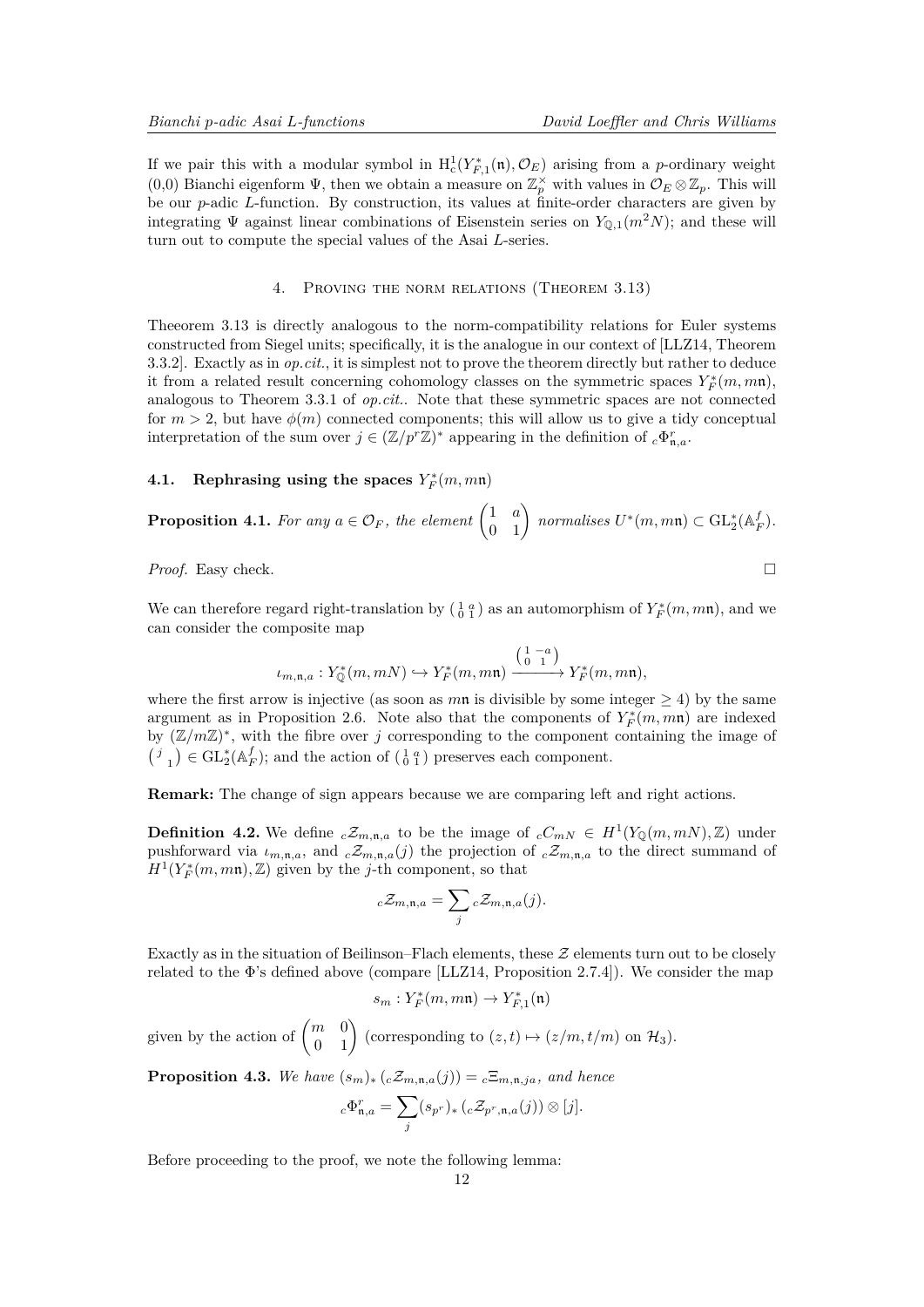<span id="page-12-1"></span>**Lemma 4.4.** *The pushforward of*  $_cC_{m^2N}$  *along the map* 

$$
Y_{\mathbb{Q},1}(m^2N) \to Y_{\mathbb{Q}}(1(m),mN),
$$

*given by*  $z \mapsto mz$  *on*  $\mathcal{H}$ *, is*  $_cC_{mN}$ *.* 

*Proof.* This follows from the well-known norm-compatibility relations of the Siegel units, cf. [\[Kat04,](#page-23-11) Lemma 2.12].

*Proof of Proposition [4.3.](#page-11-0)* For each  $j \in (\mathbb{Z}/m\mathbb{Z})^{\times}$ , we have a diagram

$$
Y_F^*(m, mN)^{(1)} \xrightarrow{\begin{pmatrix} 1 & -ja \\ 0 & 1 \end{pmatrix}} Y_F^*(m, m\mathfrak{n})^{(1)}
$$

$$
\downarrow \begin{pmatrix} j & 0 \\ 0 & 1 \end{pmatrix} \qquad \qquad \downarrow \begin{pmatrix} j & 0 \\ 0 & 1 \end{pmatrix}
$$

$$
Y_F^*(m, mN)^{(j)} \xrightarrow{\begin{pmatrix} 1 & -a \\ 0 & 1 \end{pmatrix}} Y_F^*(m, m\mathfrak{n})^{(j)}
$$

In other words, if we identify  $Y_F^*(m, m)^{(j)}$  with  $\Gamma_F^*(m, m) \setminus \mathcal{H}_3$  via  $\begin{pmatrix} j & 0 \\ 0 & 1 \end{pmatrix}$ , the restriction to this component of the right action of  $\begin{pmatrix} 1 & -a \\ 0 & 1 \end{pmatrix}$  on the adelic symmetric space corresponds to the left action of  $\begin{pmatrix} 1 & ja \\ 0 & 1 \end{pmatrix}$  on  $\mathcal{H}_3$ .

With these identifications, we see that the map

$$
\kappa_{ja/m}: Y_{F,1}^*(m^2\mathfrak{n}) \to Y_{F,1}^*(\mathfrak{n})
$$

used in the definition of  $\Xi_{m,n,ja}$  factors as

$$
Y_{F,1}^*(m^2 \mathfrak{n}) \xrightarrow{\begin{array}{c} \left(\begin{smallmatrix} 1 & 0 \\ 0 & m \end{smallmatrix}\right)} Y_F^*(1(m), mn) \\ \xrightarrow{\cong} Y_F^*(m, mn)^{(j)} \\ \xrightarrow{\begin{array}{c} \left(\begin{smallmatrix} 1 & -a \\ 0 & 1 \end{smallmatrix}\right)} Y_F^*(m, mn)^{(j)} \\ \xrightarrow{s_m} Y_{F,1}^*(\mathfrak{n}). \end{array}
$$

Pushforward along the first map is compatible with pushforward along the corresponding map on H, which sends  $_cC_{m^2N}$  to  $_cC_{mN}$  by the previous lemma.

**Corollary 4.5.** *The classes*  $c^{\Sigma_{m,n,a}}$  *and*  $c^{\Sigma_{m,n,a}}$  *depend only on the image of a in the quotient*  $\mathcal{O}_F/(m\mathcal{O}_F + \mathbb{Z}).$ 

*Proof.* If  $b \in \mathbb{Z}$ , the action of  $\begin{pmatrix} 1 & b \\ 0 & 1 \end{pmatrix}$  on  $Y_{\mathbb{Q}}(m, mN)$  fixes the cohomology class  $cC_{mN}$ , as this class is the pullback of a class on  $Y_{\mathbb{Q},1}(m)$ . Since the actions of  $\left(\begin{smallmatrix}1 & b \\ 0 & 1\end{smallmatrix}\right)$  on  $Y_{\mathbb{Q}}(m,m)$  and  $Y_F^*(m, m\mathfrak{n})$  are compatible, we see that  $c\mathcal{Z}_{m,\mathfrak{n},a} = c\mathcal{Z}_{m,\mathfrak{n},a+b}$  for any  $a \in \mathcal{O}_F$  and  $b \in \mathbb{Z}$ , as required. The corresponding result for  $c \Xi_{m,n,a}$  now follows from the previous proposition.  $\square$ 

**4.2. A norm relation for zeta elements** In this section, we formulate and prove a norm relation for the zeta elements  $cZ_{m,n,a}$  which is analogous to Theorem [3.13,](#page-10-0) but simpler to prove.

**Definition 4.6.** For *p* prime, define a map

$$
\tau_p: Y^*_F(pm, pm\mathfrak{n}) \longrightarrow Y^*_F(m, m\mathfrak{n})
$$

by composing the right-translation action of  $\binom{p}{0\ 1} \in GL_2^*(\mathbb{A}_F^f)$  with the natural projection.

<span id="page-12-0"></span>**Theorem 4.7.** *Suppose p is a prime with*  $p \mid m$ *, and suppose that*  $a \in \mathcal{O}_F$  *maps to a generator of the quotient*  $\mathcal{O}_F/(p\mathcal{O}_F + \mathbb{Z}) \cong \mathbb{Z}/p\mathbb{Z}$ *. Then we have the norm relation* 

$$
(\tau_p)_*(c\mathcal{Z}_{pm,n,a}) = (U_p)_*(\mathcal{Z}_{m,n,a}).
$$
  
13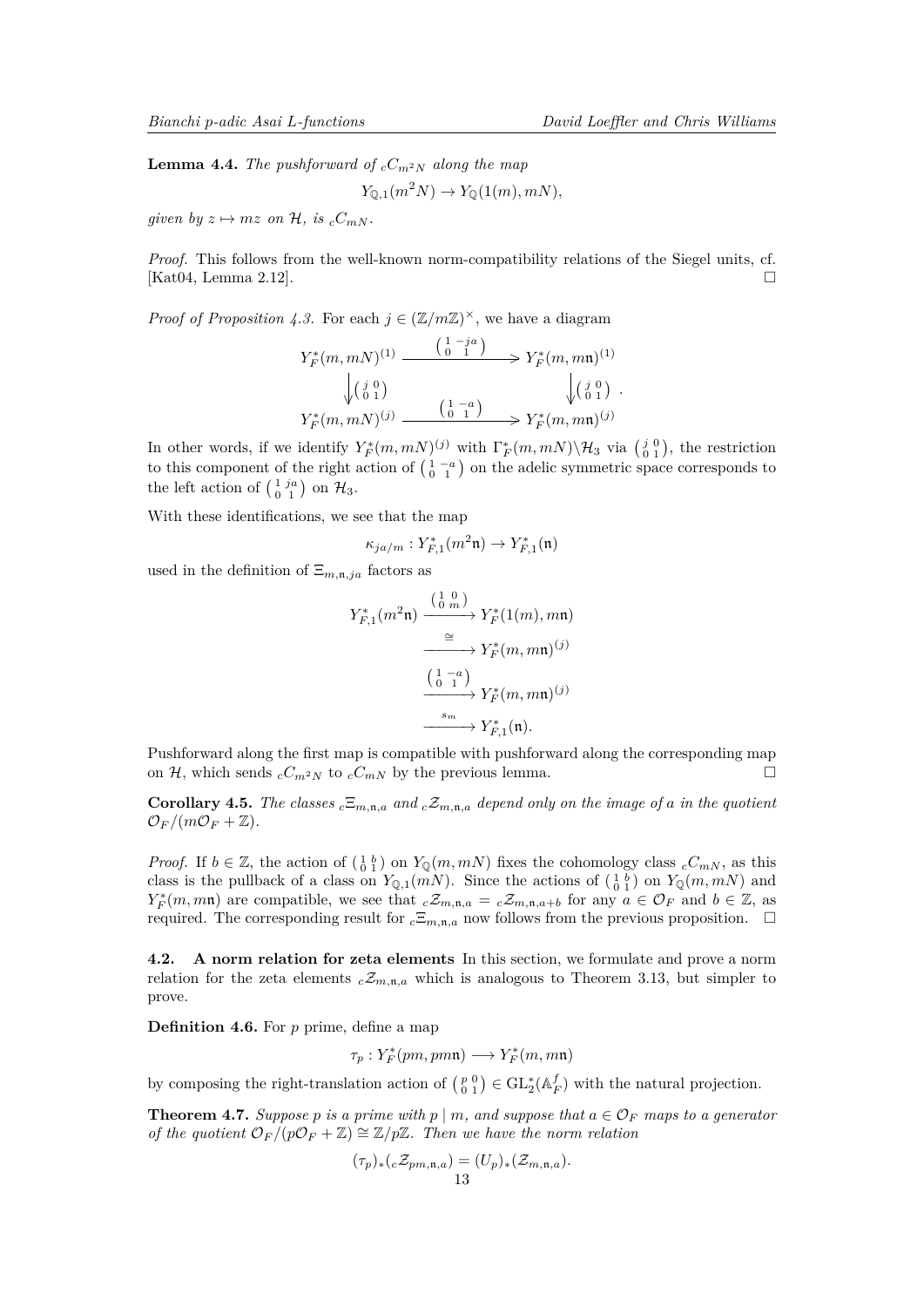<span id="page-13-3"></span>For simplicity, we give the proof under the slightly stronger hypothesis that  $p | n$  (rather than just that every prime above *p* divides n, which is our running hypothesis). This only makes a difference if *p* is ramified in *F*, and the proof can be extended to handle this extra case at the cost of slightly more complicated notation; we leave the necessary modifications to the interested reader.

Firstly, note that there is a commutative diagram

<span id="page-13-2"></span>(2)  

$$
Y_F^*(pm,pmn) \xrightarrow{\text{pr}_1} Y_F^*(pm,mn) \xrightarrow{\text{pr}_2} Y_F^*(m(p),mn)
$$

$$
\tau_P \longrightarrow \tau_T \qquad \qquad \downarrow \tau_1
$$

$$
Y_F^*(m,mn) \qquad Y_F^*(m,mn)
$$

where the top maps are the natural projection maps,  $\tau_p$  is the twisted degeneracy map of the previous section, and  $\pi_1, \pi_2$  are the degeneracy maps of Section [2.3.](#page-5-0)

<span id="page-13-1"></span>**Lemma 4.8.** *Let*  $\mathfrak{n}' = (p)^{-1}\mathfrak{n}$ *. Under pushforward by the natural projection map* 

$$
\mathrm{pr}_1: Y^*_F(pm, pm\mathfrak{n}) \longrightarrow Y^*_F(pm, m\mathfrak{n}) = Y^*_F(pm, pm\mathfrak{n}'),
$$

*we have*

$$
(\mathrm{pr}_1)_*(c\mathcal{Z}_{p^{r+1},\mathfrak{n},a}) = c\mathcal{Z}_{p^{r+1},\mathfrak{n}',a}.
$$

*Proof.* This is immediate from the corresponding norm-compatibility property of the Siegel units, which is Proposition [3.5.](#page-8-0) Compare [\[LLZ14,](#page-23-1) Theorem 3.1.1].  $\Box$ 

So we need to compare the classes  $\mathcal{Z}_{pm,n}$ <sub>*n*</sub>,*a* and  $\mathcal{Z}_{m,n,a}$ . Note that these both involve the same Siegel unit  $_c g_{0,1/mN}$ . Let us write  $u_a$  for the element  $\begin{pmatrix} 1 & -a \\ 0 & 1 \end{pmatrix}$ .

**Definition 4.9.** (i) Let  $\alpha_{pm,n,a}$  denote the composition of the maps

$$
Y_{\mathbb{Q}}(pm, mN) \hookrightarrow Y^*_{F}(pm, mn) \xrightarrow{u_a} Y^*_{F}(pm, mn) \xrightarrow{pr_2} Y^*_{F}(m(p), mn).
$$

(ii) Let  $\iota_{m,n,a}$  denote, as above, the composition of the maps

$$
Y_{\mathbb{Q}}(m,mN) \hookrightarrow Y^*_{F}(m,m\mathfrak{n}) \xrightarrow{\phantom{a\mathfrak{n}} u_a} Y^*_{F}(m,m\mathfrak{n}).
$$

The following lemma is the key component in the proof of Theorem [4.7.](#page-12-0)

<span id="page-13-0"></span>**Lemma 4.10.** *Suppose that*  $a \in \mathcal{O}_F$  *is a generator of*  $\mathcal{O}_F$ /( $p\mathcal{O}_F + \mathbb{Z}$ ). Then:

- (i) *The map*  $\alpha_{pm,n,a}$  *is injective.*
- (ii) *The diagram*

$$
Y_{\mathbb{Q}}(pm, mN) \xrightarrow{\alpha_{pm, \mathfrak{n}, a}} Y_F^*(m(p), m\mathfrak{n})
$$
  
\n
$$
\downarrow_{\pi_1}
$$
  
\n
$$
Y_{\mathbb{Q}}(m, mN) \xrightarrow{\iota_{m, \mathfrak{n}, a}} Y_F^*(m, m\mathfrak{n})
$$

*is Cartesian, where the left vertical arrow is the natural projection.*

The proof of this lemma is taken essentially verbatim from [\[LLZ16,](#page-23-2) Lemma 7.3.1], where the analogous result is proved for real quadratic fields.

*Proof.* To prove part (i), note that the image of  $\alpha_{pm,n,a}$  is the modular curve of level

$$
GL_2(\mathbb{A}_{\mathbb{Q}}^f) \cap u_a^{-1}U_F(m(p), m\mathfrak{n})u_a.
$$
  
14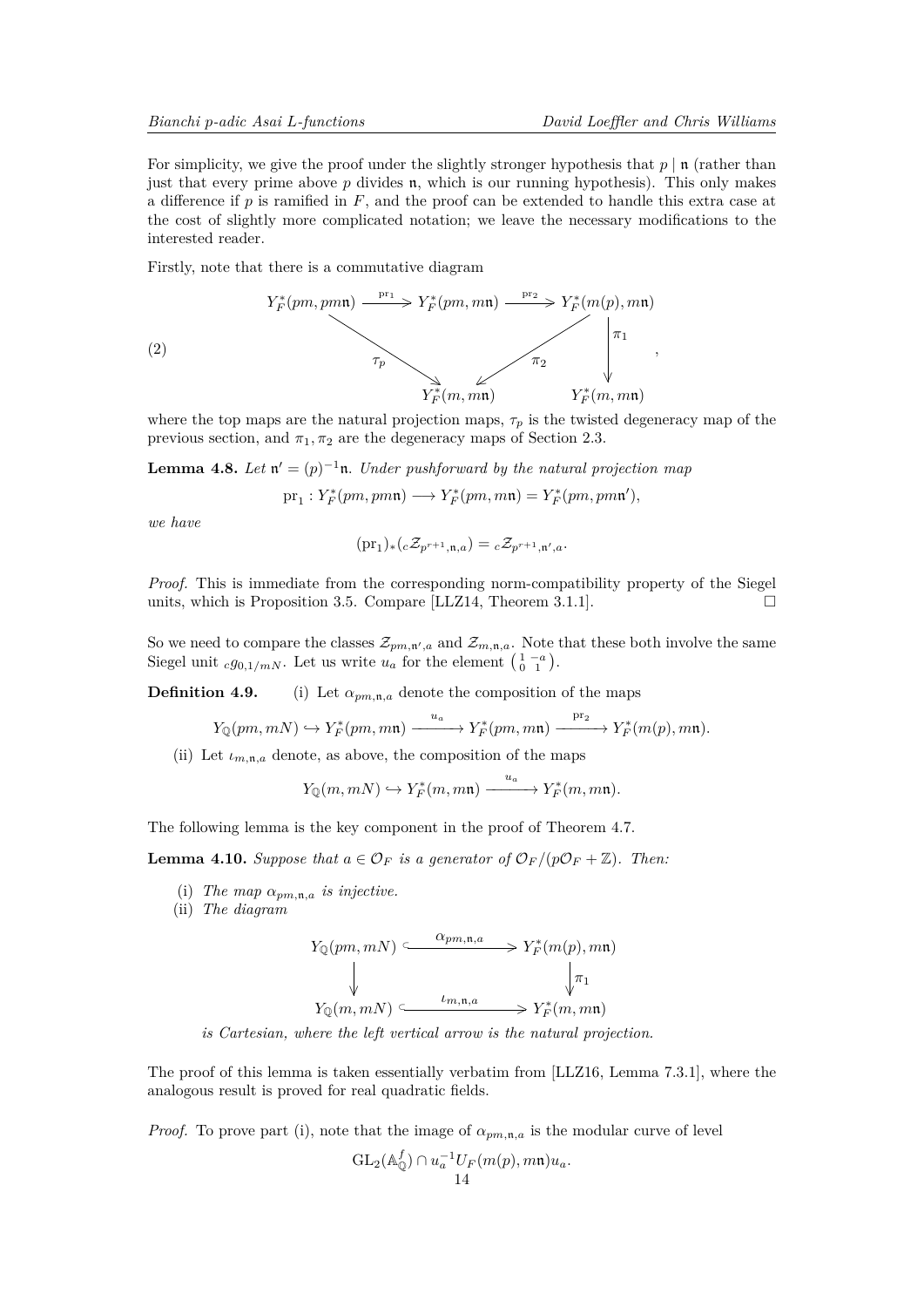This intersection is the set of  $(\begin{smallmatrix} r & s \\ t & u \end{smallmatrix}) \in GL_2(\widehat{\mathbb{Z}})$  such that

$$
\begin{pmatrix} r - at & s + a(r - u) - a^2 t \\ t & at + u \end{pmatrix} \equiv I \mod \begin{pmatrix} m & pm \\ m\mathbf{n} & m\mathbf{n} \end{pmatrix}.
$$

We want to show that this is equal to  $U_{\mathbb{Q}}(pm, mN)$ . Clearly, any  $\binom{r}{t-u}$  in the intersection satisfies

$$
\begin{pmatrix} r & s \\ t & u \end{pmatrix} \equiv \begin{pmatrix} 1 & * \\ 0 & 1 \end{pmatrix} \mod \begin{pmatrix} m & * \\ mN & mN \end{pmatrix},
$$

whilst

 $s + a(r - 1) \equiv 0 \pmod{mp}$ .

Suppose  $m = p^q m'$  with  $m'$  coprime to p. We know that both summands are zero modulo m, so it suffices to check that they are both zero modulo  $p^{q+1}$ . Since a generates  $\mathcal{O}_F/(p\mathcal{O}_F+\mathbb{Z})$ ,  $\{1,a\}$  is a basis of  $(\mathcal{O}_F/p^{q+1}\mathcal{O}_F) \otimes \mathbb{Z}_p$  as a module over  $\mathbb{Z}/p^{q+1}\mathbb{Z}$ ; so both summands must be individually zero modulo  $p^{q+1}$ . But this means precisely that  $\binom{r}{t} \in U_{\mathbb{Q}}(mp, mN)$ , as required.

Part (ii) follows from the observations that the horizontal maps are both injections and that both vertical maps are finite of degree *p* 2 .

**Remark:** Since this lemma is crucial to the proof, we expand slightly on what part (i) really says. The map  $\alpha_{mp,n,a}$  is p-to-1 on connected components, in the sense that the preimage of a single component of  $Y_F^*(p^r(p), p^r\mathfrak{n})$  contains *p* connected components of  $Y_F^*(p^{r+1}, p^rN)$ . The condition on *a* ensures that the map *u<sup>a</sup>* 'twists' these *p* components away from each other inside that single component of the target space, so that their images are disjoint. In particular, the result would certainly fail without this condition; for instance, if *a* = 0 then the map factors through  $Y_0(m(p), mN)$ .

*Proof of Theorem [4.7.](#page-12-0)* The Cartesian diagram of Lemma [4.10](#page-13-0) shows that

$$
(\alpha_{mp,\mathfrak{n},a})_*({}_cC_{mN})=(\pi_1)^*({}_c\mathcal{Z}_{m,\mathfrak{n},a}).
$$

But by definition,

<span id="page-14-0"></span>(3) 
$$
(\alpha_{mp,n,a})_*(cC_{mN}) = (\text{pr}_2)_*(c\mathcal{Z}_{mp,n',a})
$$

$$
= (\text{pr}_2)_*(\text{pr}_1)_*(c\mathcal{Z}_{mp,n,a}),
$$

where the second equality follows from Lemma [4.8.](#page-13-1) From the commutative diagram  $(2)$ , we know that  $(\tau_p)_* = (\pi_2)_*(\text{pr}_2)_*(\text{pr}_1)_*,$  whilst by definition  $(U_p)_* = (\pi_2)_*(\pi_1)^*$ . Hence applying  $(\pi_2)_*$  to equation [\(3\)](#page-14-0) gives the result.

We can now deduce the proof of the main theorem:

*Proof of Theorem [3.13.](#page-10-0)* We need to show that, for each  $j \in (\mathbb{Z}/p^r\mathbb{Z})^{\times}$ , we have

$$
\sum_{\substack{k \in \mathbb{Z}/p^{r+1}\mathbb{Z} \\ k=j \bmod p^r}} c \Xi_{p^{r+1}, \mathfrak{n}, ka} = (U_p)_* \cdot c \Xi_{p^r, \mathfrak{n}, ja}.
$$

We have a commutative diagram

$$
\begin{array}{ccc}\n\bigcup_k Y_F^*(p^{r+1}, p^{r+1}\mathfrak{n})^{(k)} & \xrightarrow{\tau_p} & Y_F^*(p^r, p^r\mathfrak{n})^{(j)} \\
& \qquad \qquad \downarrow^{Sp^{r+1}} & \qquad \qquad \downarrow^{Sp^r} \\
Y_{F,1}^*(\mathfrak{n}) & \xrightarrow{\qquad \qquad} & Y_{F,1}^*(\mathfrak{n}).\n\end{array}
$$

The left-hand side of (†) is exactly the pushforward of  $\sum_k c \mathcal{Z}_{p^{r+1},\mathfrak{n},a}(k)$  along the left vertical arrow (where again we are using the notation  $x(k)$  for the projection of x to the  $k$ -th component). Theorem [4.7](#page-12-0) shows that the pushforward of the same element along  $\tau_p$  is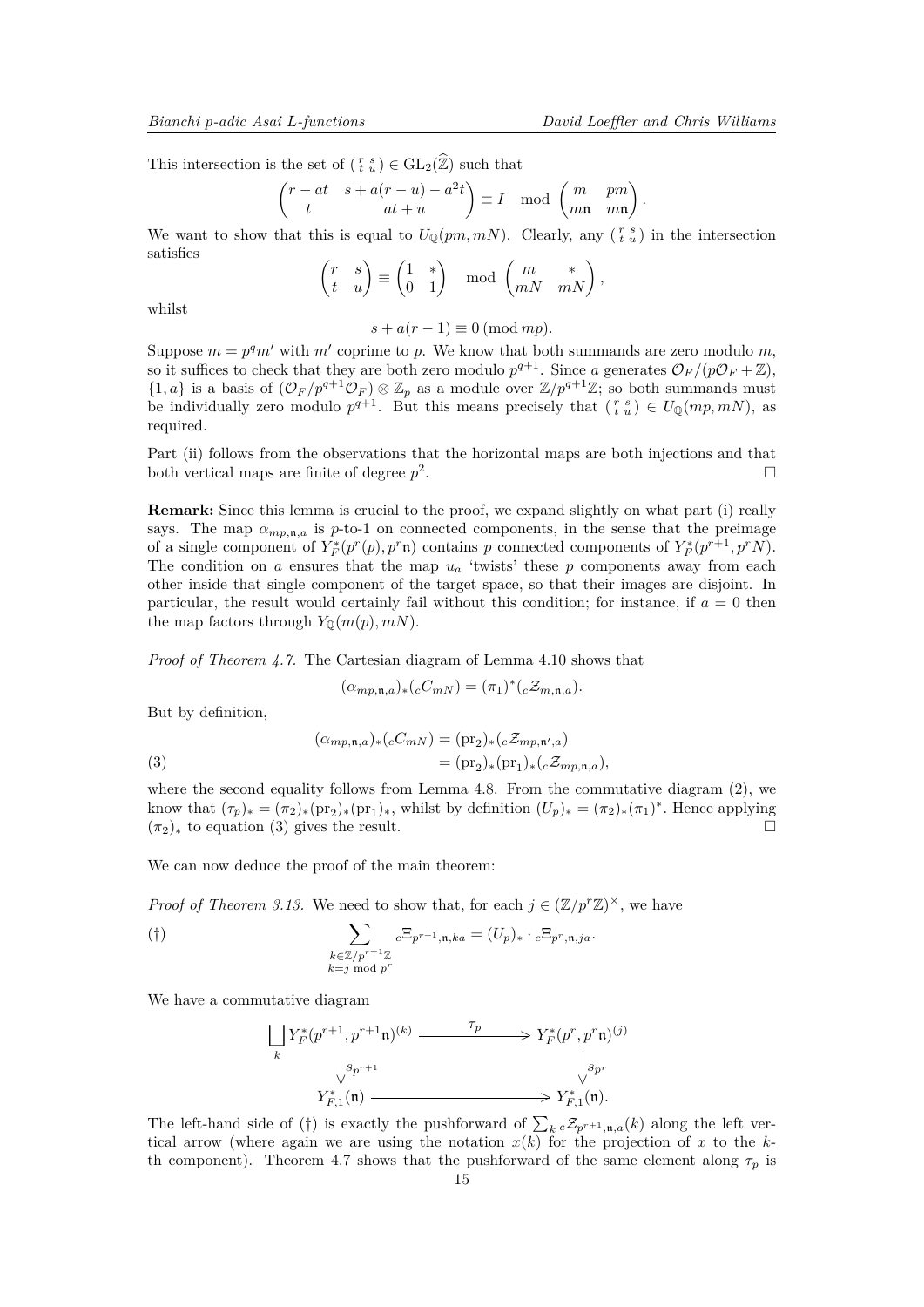<span id="page-15-0"></span> $(U_p)_{*c}\mathcal{Z}_{p^r,\mathfrak{n},a}(j)$ . So it suffices to check that the operators  $(U_p)_{*}$  on  $Y_F^*(p^r,p^r\mathfrak{n})^{(j)}$  and on  $Y_{F,1}^*(\mathfrak{n})$  are compatible under  $s_{p^r}$ , which is clear by inspecting a set of single-coset representatives (using our running assumption that all primes above *p* divide n).

The case where  $r = 0$  is a special case, since we must exclude the term  $c \Xi_{p^1,n,0}$  from the above sum, introducing the  $-1$  term of the theorem.

#### 5. Asai–Eisenstein elements in higher weights

In the previous sections, we have defined compatible systems of classes in the Betti cohomology of the spaces  $Y_{F,1}^*(\mathfrak{n})$  with trivial coefficients. We now extend this to coefficients arising from non-trivial algebraic representations.

We fix, for the duration of this section, a prime  $p$  and a finite extension  $L$  of  $\mathbb{Q}_p$  large enough that *F* embeds into *L* (and we fix such an embedding). We let *R* be the ring of integers of *L*. We also choose an ideal n of O*<sup>F</sup>* divisible by all primes above *p*. For convenience, we also assume that **n** is divisible by some integer  $q \geq 4$ ; note that this is automatic if p is unramified in  $F$  and  $p > 5$ .

**5.1.** Coefficients and moment maps As above, we let  $V_k(R) = \text{Sym}^k R^2$  be the left  $R[\mathrm{GL}_2(\mathbb{Z})]$ -module of symmetric polynomials in 2 variables with coefficients in R. We will be interested in the dual  $T_k(R) = V_k(R)^*$  (the module of symmetric tensors of degree *k* over  $R^2$ ). We view this as a local system of *R*-modules on  $Y_{\mathbb{Q},1}(N)$ , for any  $N \geq 4$ , in the usual way.

Similarly, we have  $R[\mathrm{GL}_2(\mathcal{O}_F)]$ -modules  $V_{kk}(R) = \mathrm{Sym}^k R^2 \otimes (\mathrm{Sym}^k R^2)^{\sigma}$ , where  $\mathrm{GL}_2(\mathcal{O}_F)$ acts on the first factor via the given embedding  $\mathcal{O}_F \hookrightarrow R$  and on the second via its Galois conjugate. We let  $T_{kk}(R)$  be the *R*-dual of  $V_{kk}(R)$ . These give local systems on  $Y_F^*(U)$  and  $Y_F(U)$  for sufficiently small levels *U*.

There is a canonical section

$$
e_{F,k,r} \in \mathrm{H}^0\left(Y_{F,1}^*(\mathfrak{n}p^r),V_{kk}(R/p^r)\right),
$$

and since  $R$  is  $p$ -adically complete, cup-product with this section defines a "moment" map

$$
\text{mom}^{kk} : \varprojlim_{t} \text{H}^{\bullet}(Y_{F,1}^*(\mathfrak{np}^t), \mathbb{Z}) \otimes R \to \text{H}^{\bullet}(Y_{F,1}^*(\mathfrak{n}), V_{kk}(R)).
$$

This is the Betti cohomology analogue of the moment maps in étale cohomology of modular curves considered in [\[KLZ17,](#page-23-6) §4].

By Lemma [3.12,](#page-10-1) the family of classes  $(\Phi_{np^t,a}^{k,r})_{t\geq 0}$  is compatible under pushforward, so it is a valid input to the maps mom<sup>kk</sup> (after tensoring over R with the group ring to  $R[(\mathbb{Z}/p^r)^{\times}])$ .

**Definition 5.1.** We let  ${}_{c}\Phi_{\mathfrak{n},a}^{k,r} \in H^{2}(Y_{F,1}^{*}(\mathfrak{n}),V_{kk}(R)) \otimes_{R} R[(\mathbb{Z}/p^{r})^{\times}]$  be the image of the  $\text{compatible system } \left( \Phi^{k,r}_{\text{np}^t,a} \right)_{t \geq 0}$  under mom<sup>kk</sup>.

The action of the Hecke operator  $(U_p)_*$  is well-defined both on  $\mathrm{H}^2\Big(Y^*_{F,1}(\mathfrak{n}),V_{kk}(R)\Big)$  and on the inverse limit  $\lim_{x \to a} H^2(Y_{F,1}^*(\mathfrak{np}^t), \mathbb{Z}_p)$ , and the maps mom<sup>kk</sup> commute with this operator (cf. [\[KLZ17,](#page-23-6) Remark 4.5.3]). So we deduce immediately from Theorem [3.13](#page-10-0) that the classes  $c \Phi_{\mathfrak{n},a}^{k,r}$ , for any fixed  $k \geq 1$  and varying *r*, satisfy the same norm-compatibility relation as the  $k = 0$  classes.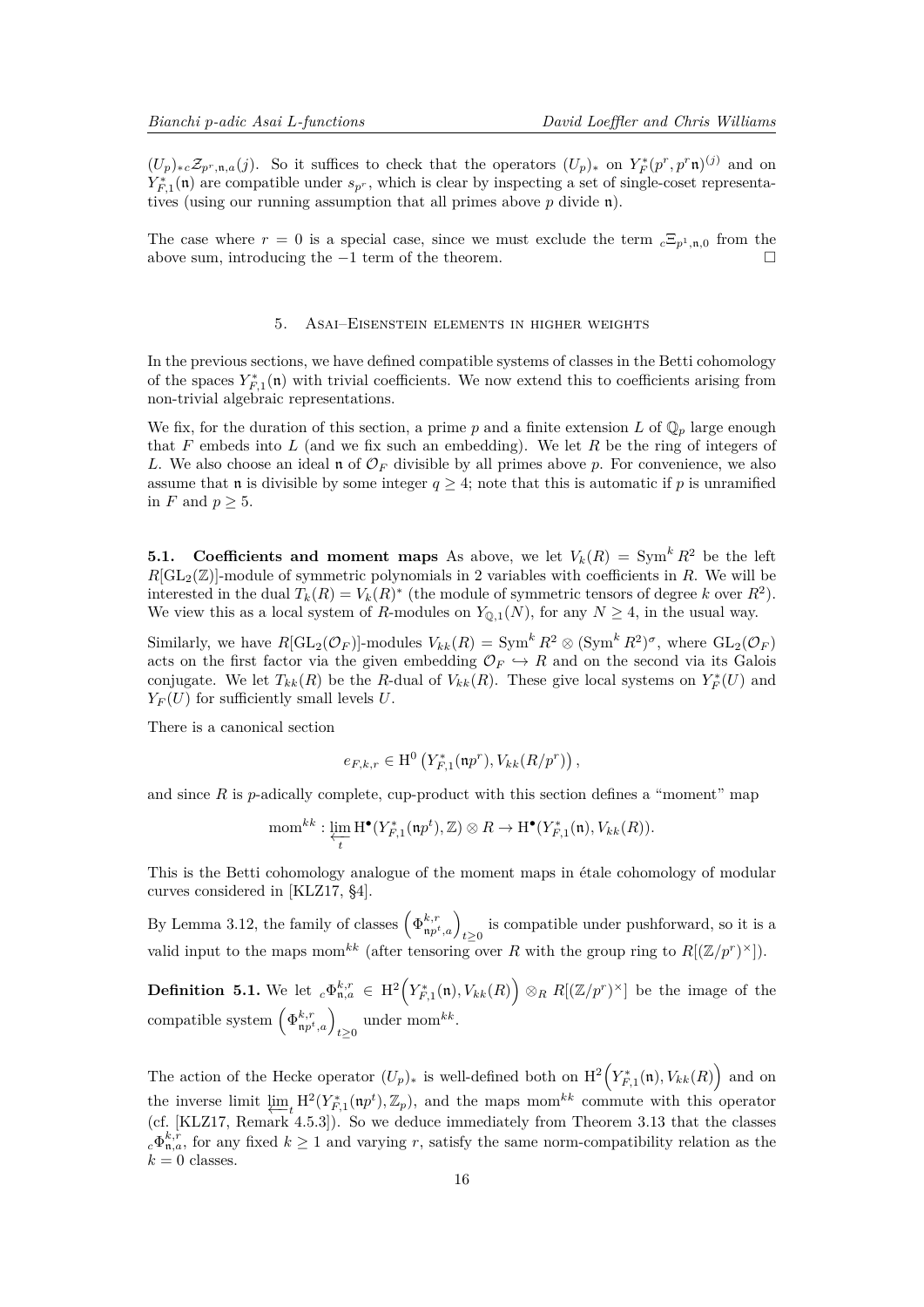<span id="page-16-1"></span>**5.2.** Relation to the weight 2*k* Eisenstein class We will later relate the  $_c \Phi_{\mathfrak{n},a}^{k,r}$  to values of *L*-functions. For this purpose the definition above, via a *p*-adic limiting process, is inconvenient; so we now give an alternative description of the same classes via higher-weight Eisenstein series for  $GL_2/\mathbb{Q}$ , directly generalising the classes obtained in weight 2 from realisations of Siegel units.

Let  $k \geq 0$ . The local system  $T_k(\mathbb{Q})$  is exactly the flat sections of a vector bundle  $T_{k,\text{dR}}$  with respect to a connection  $\nabla$  (the Gauss–Manin connection). There is a comparison isomorphism

$$
\mathrm{H}^{1}(Y_{\mathbb{Q},1}(N), T_{k}(\mathbb{Q})) \otimes \mathbb{C} \cong \mathrm{H}^{1}_{\mathrm{dR}}(Y_{\mathbb{Q},1}(N), T_{k,\mathrm{dR}}, \nabla) \otimes \mathbb{C}.
$$

**Proposition 5.2.** *There exists a class*  $\text{Eis}_N^k \in H^1(Y_{\mathbb{Q},1}(N), T_k(\mathbb{Q}))$  *such that under the comparison isomorphism, we have*

$$
\mathrm{Eis}_N^k \longmapsto -(2\pi i)^{k+1} N^k F_{1/N}^{(k+2)}(\tau) \,\mathrm{d}z^{\otimes k} \,\mathrm{d}\tau,
$$

*where*  $dz^{\otimes k}$  *is a basis vector of*  $T_{k,dR}$ *.* 

*Proof.* See [\[KLZ15,](#page-23-12) §4] for further details. □

These classes are in general not *p*-adically integral, but for any *c >* 1 as above, there exists a class  $c \text{Eis}_N^k \in H^1(Y_{\mathbb{Q},1}(N), T_k(\mathbb{Z}))$  such that the equality

$$
{}_c\operatorname{Eis}^k_N = \left(c^2 - c^{-k} \langle c \rangle\right) \operatorname{Eis}^k_N
$$

holds in  $H^1(Y_{\mathbb{Q},1}(N), T_k(\mathbb{Q}))$ .

Letting *R* be as in the previous section, for any  $j \in \{0, \ldots, k\}$  we can regard  $T_{2k-2j}(R)$  as a  $SL_2(\mathbb{Z})$ -invariant submodule of the  $SL_2(\mathcal{O}_F)$ -module  $T_{kk}(R)$ , via the Clebsch–Gordan map (normalised as in [\[KLZ15,](#page-23-12) §5.1]). Thus we obtain a map

$$
(\dagger) \qquad (\iota_{m,\mathfrak{n},a})_* : \mathrm{H}^1\big(Y_\mathbb{Q}(m,mN),T_{2k-2j}(\mathbb{Z}_p)\big) \otimes_{\mathbb{Z}_p} R \to \mathrm{H}^2\big(Y_F^*(m,m\mathfrak{n}),T_{kk}(R)\big).
$$

**Definition 5.3.** Let  ${}_{c}\Xi_{m,n,a}^{k,j} \in H^{2}(Y_{F,1}^{*}(\mathfrak{n}), T_{kk}(R))$  be the image of  $(\iota_{m,n,a})_{*}$   $\left({}_{c}\operatorname{Eis}^{2k-2j}_{mN}\right)$ under restriction to the identity component followed by  $(s_m)_*$ . We similarly write  $\Xi_{m,n,a}^{k,j}$ (without *c*) for the analogous element with *L*-coefficients, defined using  $Eis_{mN}^k$ .

This definition is convenient for *p*-adic interpolation, but to relate this element to special values it is convenient to have an alternative description involving pushforward along the map  $\kappa_{a/m}: Y_{F,1}^*(m^2\mathfrak{n}) \to Y_{F,1}^*(\mathfrak{n})$ , as above. (Note that if *p* | *m*, this pushforward map only acts on cohomology with coefficients in  $T_{kk}(L)$ , not  $T_{kk}(R)$ , since it corresponds to the action of a matrix whose entries are not *p*-adically integral.)

<span id="page-16-0"></span>**Lemma 5.4.** As elements of  $\mathrm{H}^2(Y_{F,1}^*(\mathfrak{n}), T_{kk}(L))$  we have

$$
\Xi^{k,j}_{m,\mathfrak{n},a}=m^j\cdot(\kappa_{a/m})_*\left(\iota_*(\mathrm{Eis}^{2k-2j}_{m^2N})\right).
$$

*Proof.* This follows in exactly the same way as Proposition [4.3](#page-11-0) (which is the case  $j = k = 0$ ), noting that the Clebsch–Gordan maps at levels  $Y_F^*(m, m\mathfrak{n})$  and  $Y_{F,1}^*(m^2\mathfrak{n})$  differ by the factor  $m^j$ ; compare the proof of [\[KLZ17,](#page-23-6) Theorem 5.4.1].

**Proposition 5.5.** *For any*  $r \geq 0$  *we have* 

$$
c\Phi_{\mathfrak{n},a}^{k,r} = \sum_{t \in (\mathbb{Z}/p^r)^\times} c\Xi_{p^r,\mathfrak{n},at}^{k,0} \otimes [t]
$$

$$
= (c^2 - c^{-2k} [c]^2 \langle c \rangle) \cdot \sum_{t \in (\mathbb{Z}/p^r)^\times} \Xi_{p^r,\mathfrak{n},at}^{k,0}
$$

*<sup>p</sup>r,*n*,at* ⊗ [*t*]*,*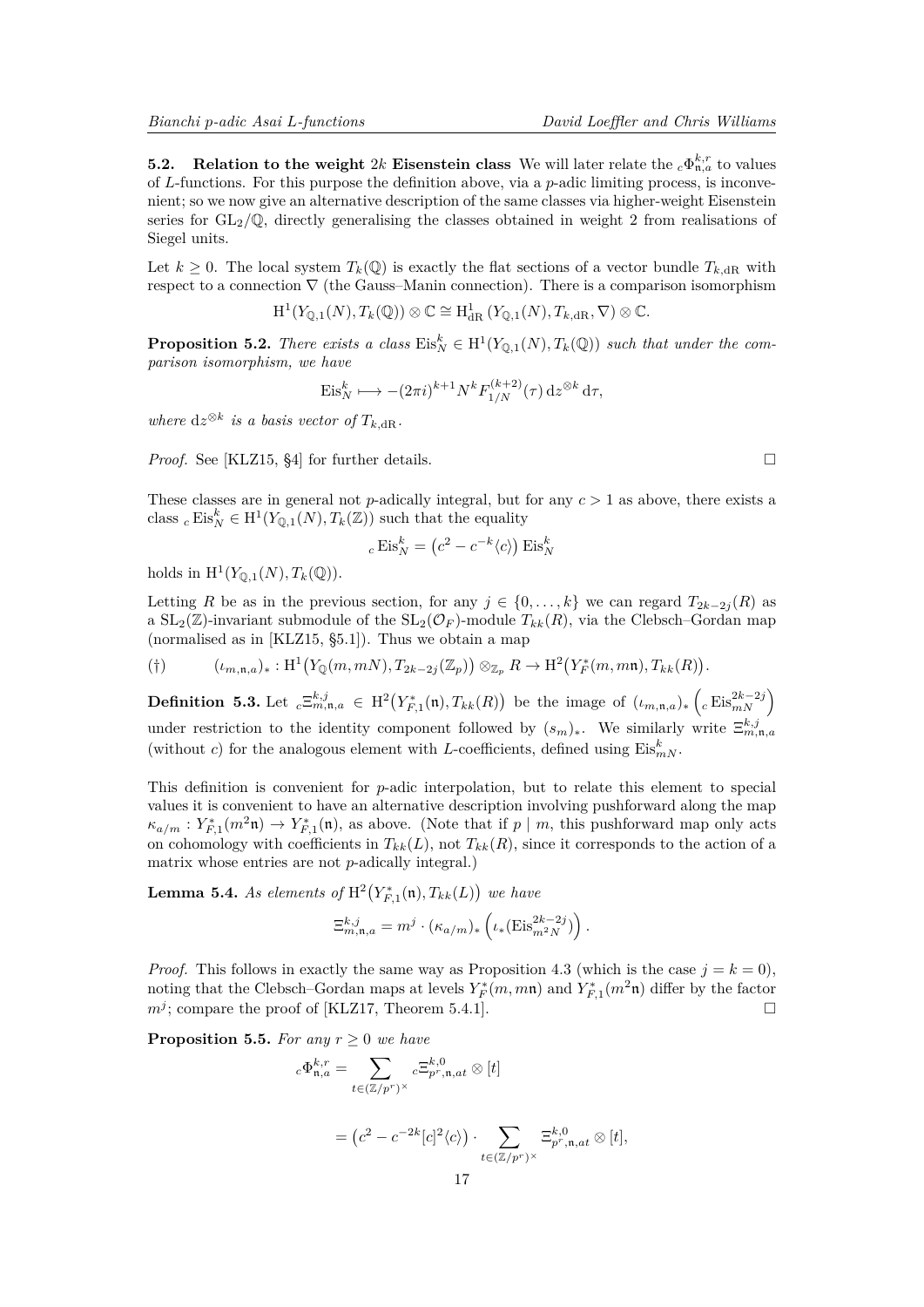<span id="page-17-1"></span>where the first equality takes place in  $H^2(Y_{F,1}^*(\mathfrak{n}), T_{kk}(R)) \otimes_R R[(\mathbb{Z}/p^r)^{\times}]$  and the second after *base-extension to L.*

*Proof.* This proposition is very close to [\[KLZ17,](#page-23-6) Proposition 5.1.2] so we only briefly sketch the proof. There is a  $GL_2/\mathbb{Q}$  moment map mom<sup>k</sup> for any  $k \geq 0$ , and one sees easily that the maps mom<sup>k</sup> and mom<sup>kk</sup> are compatible via the inclusion  $Y_{\mathbb{Q},1}(N) \hookrightarrow Y^*_{F,1}(\mathfrak{n})$ . However, a theorem due to Kings shows that the higher-weight Eisenstein classes are exactly the moments of the family of Siegel-unit classes  $cC_{Np^{\infty}}$ , up to a factor depending on *c*.

There is an analogous statement for  $j \neq 0$ , but this can only be formulated after reduction modulo *p r* :

<span id="page-17-0"></span>**Proposition 5.6.** For  $r \geq 1$ , as classes in  $\mathrm{H}^2(Y_{F,1}^*(\mathfrak{n}), T_{kk}(R/p^r))$  we have

$$
{}_c\Xi_{p^r,\mathfrak{n},a}^{k,j}=(a-a^\sigma)^jj!\binom{k}{j}^2{}_c\Xi_{p^r,\mathfrak{n},a}^{k,0}.
$$

*Proof.* See [\[KLZ17,](#page-23-6) §6] and [\[LLZ16,](#page-23-2) §8]. □

#### 6. The *p*-adic Asai *L*-function

In this short section, we put together the norm-compatibility and *p*-adic interpolation relations proved above in order to define a measure, or more generally a finite-order distribution, on  $\mathbb{Z}_p^{\times}$  with values in a suitable eigenspace of the Betti H<sup>2</sup>. This will be our *p*-adic *L*-function.

To ease the notation, we will assume for the rest of the paper that *p* is odd. Similar arguments – with some additional care – should also hold for  $p = 2$ , but we leave this case to the interested reader.

**6.1.** Constructing the measure Let *L* be a finite extension of  $\mathbb{Q}_p$  containing the Hecke field *E* of the Bianchi modular form Ψ, fix a distinguished embedding of *E* into *L* compatibly with the choices in §2 and §5, and write *R* for the ring of integers in *L*. In previous sections, we defined the elements

$$
{}_c\Phi^{k,r}_{\mathfrak{n},a} = \sum_{t \in (\mathbb{Z}/p^r)^\times} {}_c\Xi^{k,0}_{p^r,\mathfrak{n},at}\otimes [t] \in \mathrm{H}^2\big(Y^*_{F,1}(\mathfrak{n}),T_{kk}(R)\big) \otimes R[(\mathbb{Z}/p^r)^\times],
$$

for  $k \geq 0$  and  $r \geq 0$ . We also showed that if a is a generator of  $\mathcal{O}_F/(p\mathcal{O}_F + \mathbb{Z})$ , then under the natural projection maps in the second factor, we have

$$
\pi_{r+1}(c\Phi_{\mathfrak{n},a}^{r+1}) = (U_p)_*\left(c\Phi_{\mathfrak{n},a}^r\right) \quad \text{for } r \ge 1.
$$

**Definition 6.1.** Let us write

$$
\mathcal{L}_k(\mathfrak{n}, R) := \mathrm{H}^2(Y_{F,1}^*(\mathfrak{n}), T_{kk}(R)) / (\mathrm{torsion}),
$$
  
 
$$
\mathcal{L}_k^{\mathrm{ord}}(\mathfrak{n}, R) := e'_{\mathrm{ord}} \mathcal{L}_k(\mathfrak{n}, R),
$$

where  $e'_{\text{ord}} := \lim_{n \to \infty} (U_p)_*^{n!}$  is the ordinary projector.

an

Clearly  $e'_{\text{ord}}H^2(Y_{F,1}^*(\mathfrak{n}), T_{kk}(R))$  is an *R*-direct-summand of  $H^2(Y_{F,1}^*(\mathfrak{n}), T_{kk}(R))$ , which is a finitely-generated  $R$ -module, since  $Y_{F,1}^*(\mathfrak{n})$  is homotopy-equivalent to a finite simplicial complex. On this direct summand,  $(U_p)_*$  is invertible, so we may make the following definition:

### **Definition 6.2.** Define

$$
{}_c\Phi_{\mathfrak{n},a}^{k,\infty} := \big[(U_p)^{-r}_* e'_{\mathrm{ord}}({}_c\Phi_{\mathfrak{n},a}^{k,r})\big]_{r\geq 1} \in \mathcal{L}_k^{\mathrm{ord}}(\mathfrak{n},R) \otimes_R R[[\mathbb{Z}_p^{\times}]],
$$

where  $R[[\mathbb{Z}_p^{\times}]] = \varprojlim_r R[(\mathbb{Z}/p^r)^{\times}]$  is the Iwasawa algebra of  $\mathbb{Z}_p^{\times}$  with *R*-coefficients.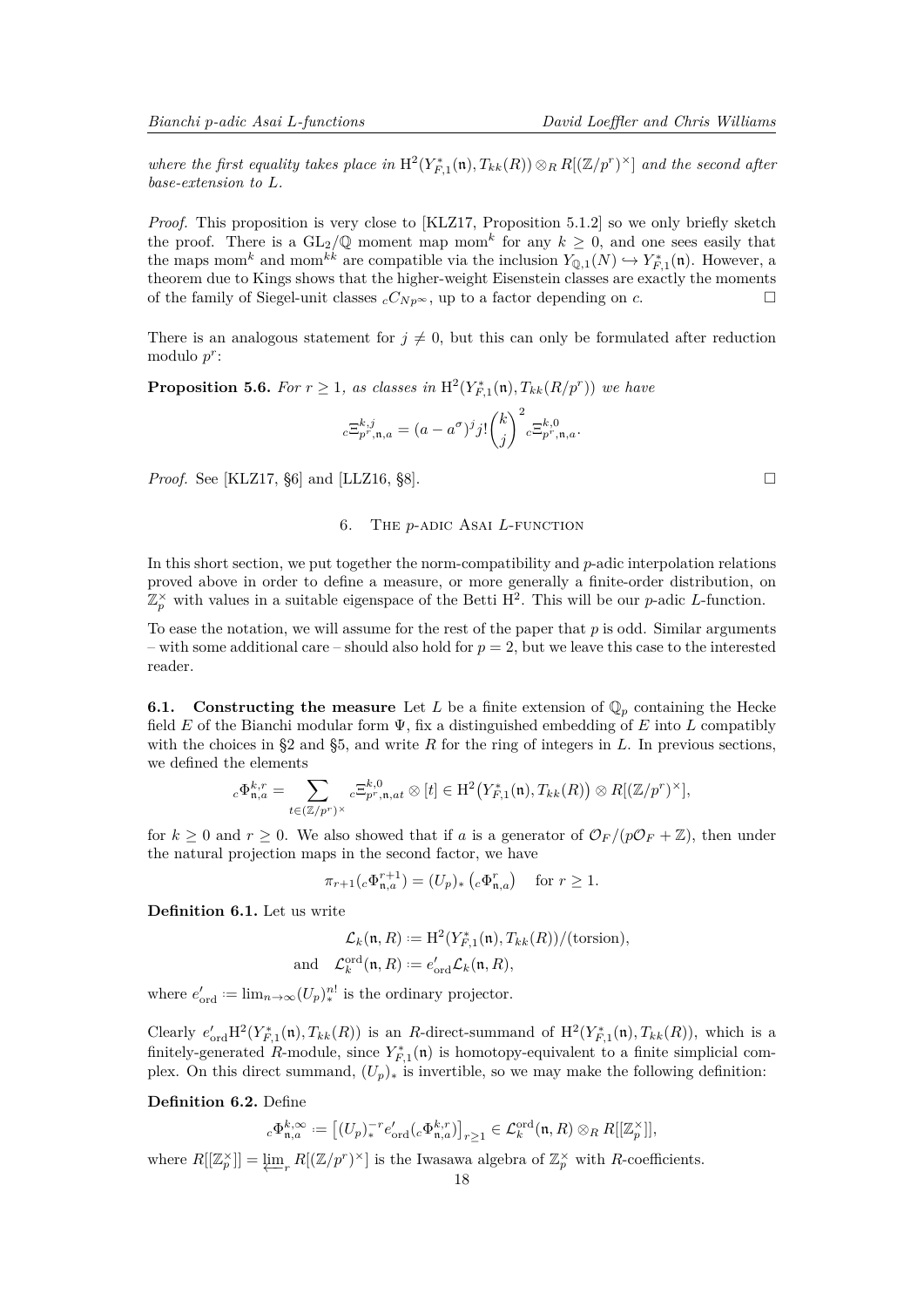We can interpret  $R[[\mathbb{Z}_p^{\times}]]$  as the dual space of the space of continuous R-valued functions on  $\mathbb{Z}_p^{\times}$ . For  $\mu \in R[[\mathbb{Z}_p^{\times}]]$  and  $\hat{f}$  a continuous function, we write this pairing as  $(\mu, f) \mapsto \int_{\mathbb{Z}_p^{\times}} f(x) d\mu(x)$ .

<span id="page-18-1"></span>**Proposition 6.3.** For *j* an integer with  $0 \le j \le k$ , and  $\chi : \mathbb{Z}_p^{\times} \to \mathbb{C}_p^{\times}$  a finite-order character *of conductor*  $p^r$  *with*  $r \geq 1$ *, we have* 

$$
\int_{\mathbb{Z}_p^\times} x^j \chi(x) \,\mathrm{d}_c \Phi_{\mathfrak{n},a}^{k,\infty}(x) = \frac{1}{(a - a^{\sigma})^j j! {k \choose j}^2} (U_p)^{-r} e'_{\text{ord}} \sum_{t \in (\mathbb{Z}/p^r)^\times} \chi(t)_{c} \Xi_{p^r,\mathfrak{n},at}^{k,j}
$$

*as elements of*  $L(\chi) \otimes_R \mathcal{L}_k^{\text{ord}}(\mathfrak{n}, R)$ *. For*  $\chi$  *trivial we have* 

$$
\int_{\mathbb{Z}_p^{\times}} x^j \, \mathrm{d}_c \Phi_{\mathfrak{n},a}^{k,\infty}(x) = \frac{1}{(a - a^{\sigma})^j j! {k \choose j}^2} (1 - p^j (U_p)^{-1}_*) e'_{\text{ord}c} \Xi_{1,\mathfrak{n},a}^{k,j}.
$$

*Proof.* For  $j = 0$  this is immediate from the definition of  ${}_{c}\Phi_{n,a}^{k,\infty}$  (with the Euler factor in the case of trivial  $\chi$  arising from the fact that the norm of  $(U_p)^{-1}_{*} c \Phi_{\mathfrak{n},a}^{k,1}$  is not  ${}_{c} \Phi_{\mathfrak{n},a}^{k,0}$  but  $(1 - (U_p)^{-1}_*)_c \Phi_{\mathfrak{n},a}^{k,0}$ , by the base case of Theorem [3.13\)](#page-10-0).

The case  $j \geq 1$  is more involved. It suffices to show the equality modulo  $p^h$  for arbitrarily large *h*. Modulo  $p^h$  with  $h \geq r$ , we have

$$
(a - a^{\sigma})^{j} j! \binom{k}{j}^{2} \int_{\mathbb{Z}_{p}^{\times}} x^{j} \chi(x) d_{c} \Phi_{\mathfrak{n},a}^{k,\infty}(x)
$$
  
\n
$$
= (a - a^{\sigma})^{j} j! \binom{k}{j}^{2} (U_{p})_{*}^{-h} e_{\text{ord}}' \sum_{t \in (\mathbb{Z}/p^{h})^{\times}} t^{j} \chi(t)_{c} \Xi_{p^{h},\mathfrak{n},at}^{k,0} \qquad \text{(definition of }_{c} \Phi_{\mathfrak{n},a}^{k,\infty})
$$
  
\n
$$
= (U_{p})_{*}^{-h} e_{\text{ord}}' \sum_{t \in (\mathbb{Z}/p^{h})^{\times}} \chi(t)_{c} \Xi_{p^{h},\mathfrak{n},at}^{k,j} \qquad \text{(Proposition 5.6)}
$$
  
\n
$$
= (U_{p})_{*}^{-h} e_{\text{ord}}' \sum_{t \in (\mathbb{Z}/p^{r})^{\times}} \chi(t) \left( \sum_{\substack{s \in (\mathbb{Z}/p^{h})^{\times} \\ s=t \bmod p^{r}}} c \Xi_{p^{h},\mathfrak{n},as}^{k,j} \right).
$$

The bracketed term is  $(U_p)^{h-r}_{*} c \equiv_{p^r, n,at}^{k,j}$  if  $r \geq 1$ , while for  $r = 0$  it is  $(U_p)^{h}_{*} (1 - p^{j} (U_p)^{-1}_{*})_{c} \equiv_{1,n,a}^{k,j}$ by the same argument as the proof of Theorem [3.13.](#page-10-0)

Now suppose  $\Psi$  is a Bianchi modular eigenform of parallel weight  $(k, k)$  and level  $U_{F,1}(\mathfrak{n})$ . Recall that if the Hecke eigenvalues of Ψ lie in a number field *E*, we attached an element

$$
\phi^*_{\Psi} = \jmath^*(\omega_{\Psi})/\Omega_{\Psi} \in \mathrm{H}^1_c(Y^*_{F,1}(\mathfrak{n}), V_{kk}(\mathcal{O}_E)),
$$

well-defined up to *p*-adically integral elements of  $E^{\times}$ . Enlarging L if necessary, we fix an embedding  $E \hookrightarrow L$ , and regard  $\phi_{\Psi}^*$  as an element of  $H_c^1(Y_{F,1}^*(\mathfrak{n}), V_{kk}(R))$ .

**Assumption 1:** We shall assume that the Bianchi modular eigenform Ψ is *ordinary* with respect to this embedding, i.e. that the  $U_p$ -eigenvalue of  $\Psi$  lies in  $R^{\times}$ .

Since the adjoint of  $(U_p)_*$  is  $(U_p)^*$ , this assumption implies that the linear functional on  $\mathcal{L}_k(\mathfrak{n}, R)$  given by pairing with  $\phi_{\Psi}^*$  factors through projection to the  $(U_p)_*$ -ordinary part.

We also need to fix a value of a, which must generate the quotient  $\frac{\mathcal{O}_F \otimes \mathbb{Z}_p}{\mathbb{Z}_p}$ . It suffices to take  $a = \frac{1+\sqrt{-D}}{2}$  if  $D = -1$  mod 4, and  $a = \frac{\sqrt{-D}}{2}$  if  $D = 0$  mod 4; then we have  $\mathcal{O}_F = \mathbb{Z} + \mathbb{Z}a$ , and  $a - \frac{2}{a - \sqrt{a}}$ −*D*.

<span id="page-18-0"></span>**Definition 6.4.** Define the *p*-adic Asai *L*-function  ${}_{c}L_{p}^{\text{As}}(\Psi) \in R[[\mathbb{Z}_{p}^{\times}]]$  to be

$$
{}_cL_p^{\mathrm{As}}(\Psi):=\left\langle \phi^*_\Psi, {}_c\Phi_{\mathfrak{n},a}^{k,\infty} \right\rangle
$$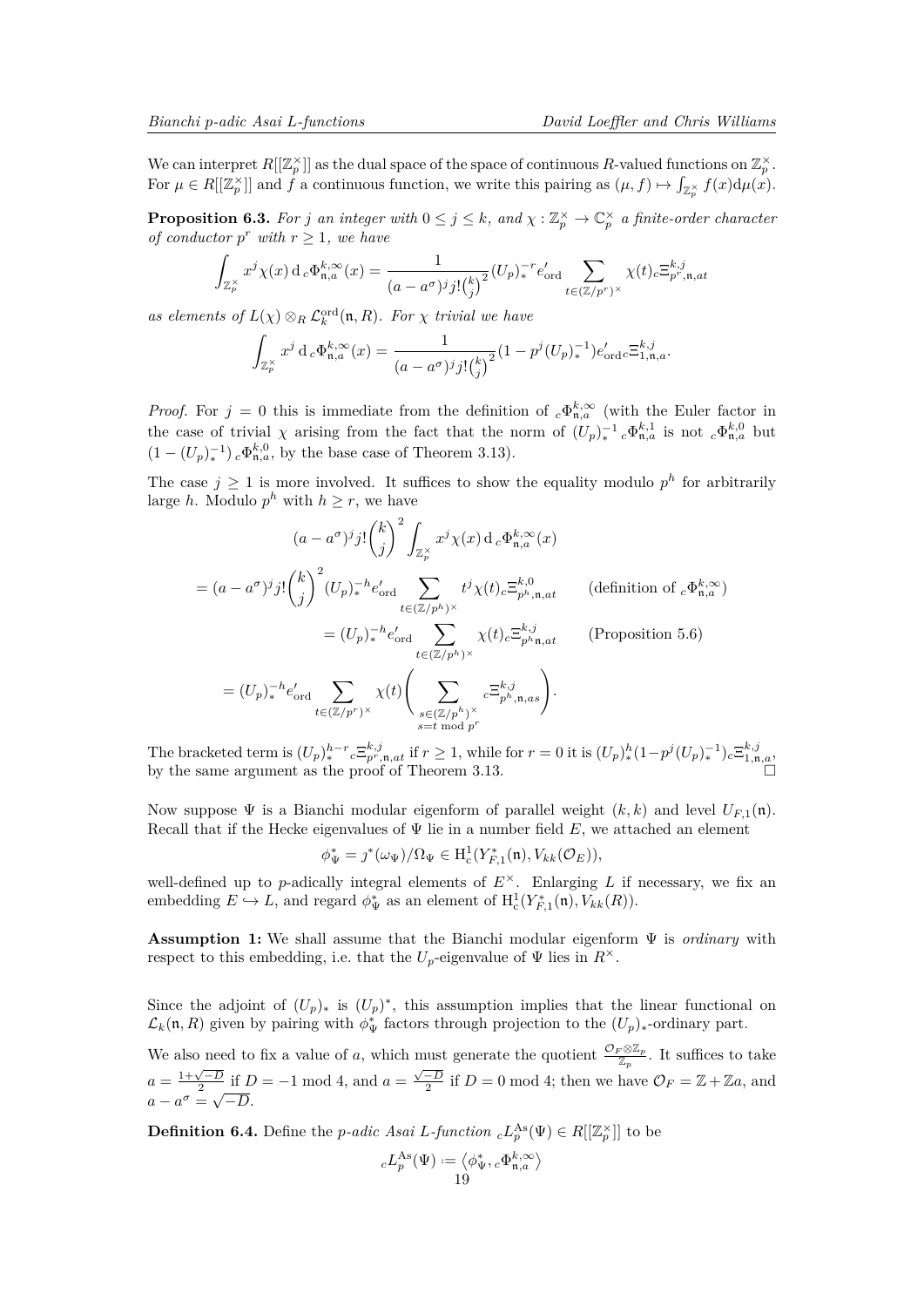<span id="page-19-2"></span>where  $\langle$  −, − \denotes the (perfect) Poincaré duality pairing

<span id="page-19-1"></span>(4) 
$$
H_c^1(Y_{F,1}^*(\mathfrak{n}), V_{kk}(R)) \times \frac{H^2(Y_{F,1}^*(\mathfrak{n}), T_{kk}(R))}{\text{(torsion)}} \longrightarrow R.
$$

**Remark:** If we relax the assumption that  $\Psi$  be ordinary, and let  $h = v_p(\lambda_p(\Psi))$  where  $\lambda_p(\Psi)$ is the  $U_p$ -eigenvalue (and the valuation is normalised such that  $v_p(p) = 1$ ), then we can still make sense of  $_c L_p^{\text{As}}(\Psi)$  as long as  $h < 1$ ; however, it is no longer a measure, but a distribution of order *h*. This can be refined to  $h < 1 + k$  using the same techniques as in [\[LZ16\]](#page-23-13). However, if  $k = 0$  and  $h \ge 1$  (as in the case of an eigenform associated to an elliptic curve supersingular at the primes above *p*) then we are stuck.

**Proposition 6.5.** *The class*  $cL_p^{\text{As}}(\Psi)$  *is invariant under translation by*  $[-1] \in \mathbb{Z}_p^{\times}$ .

*Proof.* This follows from Proposition [3.10,](#page-10-2) since  $\binom{-1}{1}_*$  acts trivially on  $\omega_{\Psi}$  (and thus on *φ* ∗  $\mathbb{L}_{\Psi}^*$ ).

If we interpret  $R[[\mathbb{Z}_p^{\times}]]$  as the algebra of *R*-valued rigid-analytic functions on the "weight" space"  $W = \text{Hom}(\mathbb{Z}_p^{\times}, \mathbb{C}_p^{\times})$  parametrising characters of  $\mathbb{Z}_p^{\times}$ , then this proposition shows that  $c L_p^{\text{As}}(\Psi)$  vanishes identically on the subspace  $W^- \subset \mathcal{W}$  parametrising odd characters.

We close this section by giving notation that will be useful when stating the interpolation properties of  $L_p^{\text{As}}(\Psi)$ .

**Notation:** Let  $\chi$  be a Dirichlet character of conductor  $p^r$  for some  $r \geq 0$ , and let *j* be any integer. We write

$$
{}_cL_p^{\mathrm{As}}(\Psi,\chi,j):=\int_{\mathbb{Z}_p^\times}\chi(x)x^j\operatorname{d}_cL_p^{\mathrm{As}}(\Psi)(x).
$$

#### <span id="page-19-0"></span>**6.2. Getting rid of** *c*

**Proposition 6.6.** *Suppose that the nebentypus character*  $\varepsilon_{\Psi}$  :  $(\mathcal{O}_F/\mathfrak{n})^{\times} \to R^{\times}$  *of*  $\Psi$  *has nontrivial restriction to* (Z*/N*Z) <sup>×</sup>*, and moreover this restriction does not have p-power conductor. Then there exists a measure*  $L_p^{\text{As}}(\Psi) \in L \otimes_R R[[\mathbb{Z}_p^{\times}]]$  *such that* 

$$
_cL_p^{\text{As}}(\Psi) = (c^2 - c^{-2k} \varepsilon_\Psi(c)[c]^2) L_p^{\text{As}}(\Psi)
$$

*for all valid integers c.*

*Proof.* Some bookkeeping starting from [\(1\)](#page-8-1) shows that if  $c, d$  are two integers  $> 1$ , both coprime to  $6Np$ , then the element

$$
(d^2 - d^{-2k} [d]^2 \varepsilon_{\Psi}(d)) \cdot {}_cL_p^{\text{As}}(\Psi)
$$

is symmetric in *c* and *d*. Moreover, we can choose *d* in such a way that  $(d^2 - d^{-2k} [d]^2 \varepsilon_{\Psi}(d))$ is a unit in  $L \otimes_R R[[\mathbb{Z}_p^{\times}]]$ . So if we define

$$
L_p^{\text{As}}(\Psi) = (d^2 - d^{-2k} \varepsilon_{\Psi}(d)[d]^2)^{-1} dL_p^{\text{As}}(\Psi),
$$

then this is independent of the choice of *d* and it has the required properties.

If the restriction  $\varepsilon_{\Psi,Q}$  of  $\varepsilon_{\Psi}$  has *p*-power conductor, then the quotient  $L_p^{\text{As}}(\Psi)$  is well-defined as an element of the fraction ring of  $R[[\mathbb{Z}_p^\times]]$ , i.e. as a meromorphic function on W with coefficients in *L*. (We shall refer to such elements as *pseudo-measures*.) The only points of  $W$  at which  $L_p^{\text{As}}(\Psi)$  may have poles are those corresponding to characters of the form  $z \mapsto z^{k+1}\nu(z)$ , where  $\nu^{\overline{2}}=\varepsilon^{-1}_{\Psi,\mathbb{Q}}.$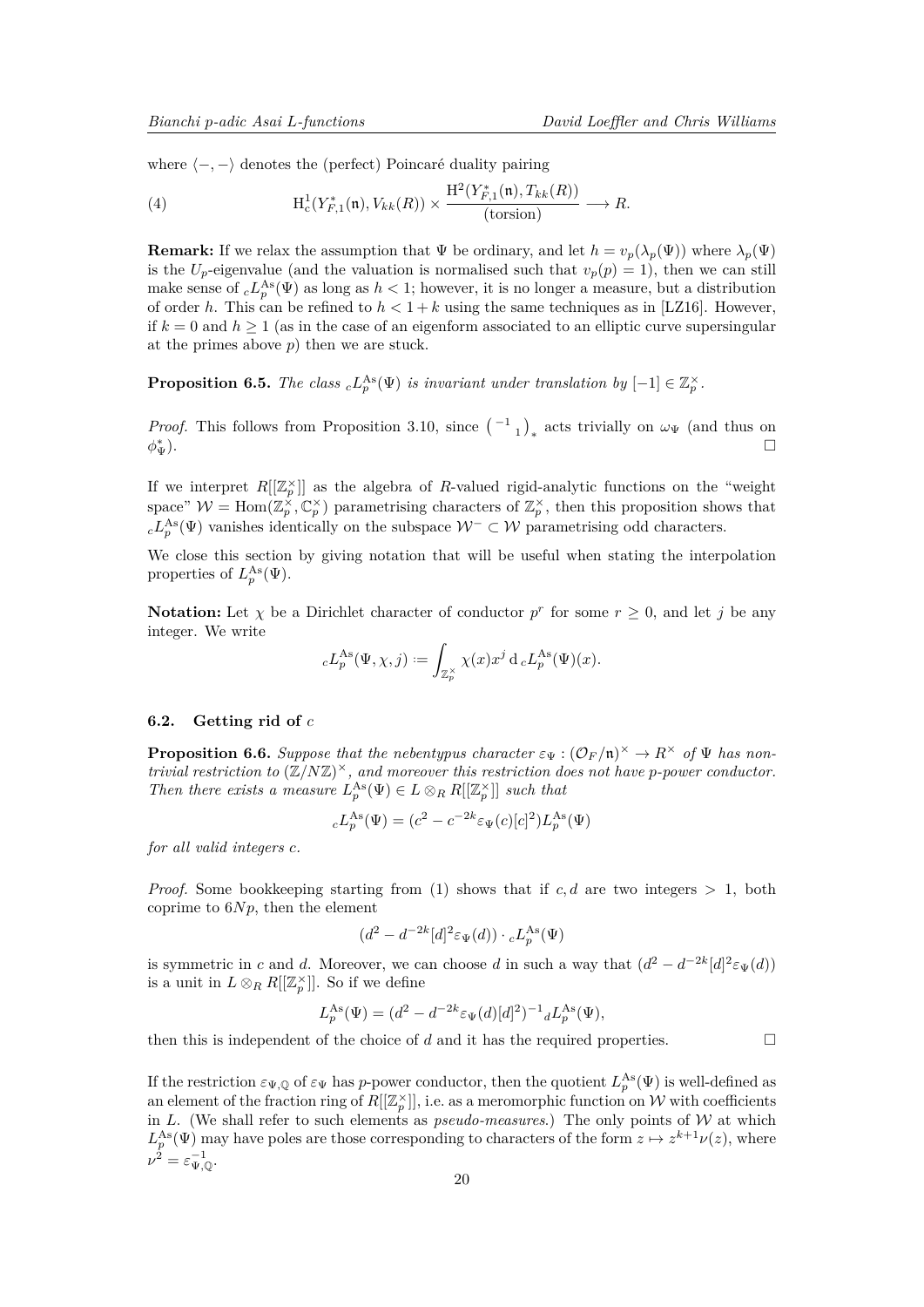<span id="page-20-0"></span>**Remark:** Note that if  $p = 1 \text{ mod } 4$  and  $\varepsilon_{\Psi, \mathbb{Q}}(\rho) = (-1)^k$ , where  $\rho$  is either of the square roots of  $-1$  in  $\mathbb{Z}_p$ , then both of the characters at which  $L_p^{\text{As}}$  could have a pole actually lie in  $\mathcal{W}^-$ , so we see immediately that  $L_p^{\text{As}}$  is a measure.

In the remaining cases, where one or both potential poles are in  $\mathcal{W}^+$ , we suspect that these potential poles are genuine poles if and only if the corresponding complex-analytic Asai *L*functions have poles (which can only occur if  $\Psi$  is either of CM type, or a twist of a base-change form). However, we have not proved this.

## 7. Interpolation of critical *L*-values

In this section, we want to show that the values of the Asai *p*-adic *L*-function at suitable locally-algebraic characters are equal to special values of the complex *L*-function.

**7.1.** Twisting maps We let  $S_{kk}(U_{F,1}^*(\mathfrak{n}))$  denote the space of automorphic forms of weight  $(k, k)$  for the group  $\mathrm{GL}_2^*(\mathbb{A}_F)$ . These correspond to automorphic representations of the group  $G^*$  defined in Remark [2.2,](#page-4-1) and are defined in the same way as above, with the group  $\mathrm{GL}_2^*(\mathbb{A}_F)$ in place of  $GL_2(\mathbb{A}_F)$ ; that is, they are functions

$$
\mathrm{GL}_2^*(F)_+\backslash \mathrm{GL}_2^*(\mathbb{A}_F)/U_{F,1}^*(\mathfrak{n})\to V_{2k+2}(\mathbb{C})
$$

transforming appropriately under  $\mathbb{R}_{>0} \cdot SU_2(\mathbb{C})$ , and with suitable harmonicity and growth conditions. Since  $Y_{F,1}^*(\mathfrak{n})$  is connected, an element  $\mathcal{F} \in S_{kk}(U_{F,1}^*(\mathfrak{n}))$  is uniquely determined by its Fourier–Whittaker coefficients  $W_f(\zeta, \mathcal{F})$  for  $\zeta \in F^\times$ , which are zero unless  $\zeta \in \mathcal{D}^{-1}$ .

Pullback via *j* gives a map  $j^*$ :  $S_{kk}(U_{F,1}(\mathfrak{n})) \to S_{kk}(U_{F,1}^*(\mathfrak{n}))$ , whose image is contained in the invariants for the action of the finite group  $\begin{pmatrix} \mathcal{O}_F^{\times} & \cdots & \mathcal{O}_F^{\times} \end{pmatrix}$ .

**Lemma 7.1.** Let  $\mathcal{F} \in S_{kk}(U_{F,1}^*(\mathfrak{n}))$ ,  $\chi$  *a Dirichlet character of conductor m, and*  $a \in$  $\mathcal{O}_F/m\mathcal{O}_F$ . Then the function

$$
R_{a,\chi}\mathcal{F} = \sum_{t \in (\mathbb{Z}/m)^\times} \chi(t) \kappa_{at/m}^*(\mathcal{F})
$$

*is in*  $S_{kk}(U_{F,1}^*(m^2\mathfrak{n}))$ , and its Fourier–Whittaker coefficients for  $\zeta \in \mathcal{D}^{-1}$  are given by

$$
W_f(\zeta, R_{a,\chi}\mathcal{F}) = G(\chi)\,\overline{\chi}(\text{tr}_{F/\mathbb{Q}}\,a\zeta)\,W_f(\zeta,\mathcal{F}),
$$

*where*  $G(\chi) := \sum_{t \in (\mathbb{Z}/m)^\times} \chi(t) e^{2\pi i t/m}$  *is the Gauss sum of*  $\chi$ *.* 

*Proof.* That  $R_{a,\chi} \mathcal{F}$  is an automorphic form of level  $U_{F,1}^*(m^2\mathfrak{n})$  is clear. So it suffices to compute its Fourier–Whittaker coefficients. We have

$$
W_f(\zeta, R_{a,\chi}\mathcal{F}) = W_f(\zeta, \mathcal{F}) \sum_{t \in (\mathbb{Z}/m)^\times} \chi(t) e_F(\zeta at/m)
$$
  
= 
$$
W_f(\zeta, \mathcal{F}) \sum_{t \in (\mathbb{Z}/m)^\times} \chi(t) e^{2\pi i t \operatorname{tr}(a\zeta)/m}.
$$

This is 0 unless the integer tr( $a\zeta$ ) is a unit modulo *m*, in which case it is  $\chi(\text{tr}(a\zeta))^{-1}G(\chi)$ , as required.

**7.2. An integral formula for the Asai** *L***-function** In this section, we describe an integral formula for the Asai *L*-function of a Bianchi eigenform twisted by a Dirichlet character *χ*. This is a generalisation of the work of Ghate in [\[Gha99\]](#page-23-0) (who considers the case where *χ* is trivial), and we shall prove our theorem by reduction to his setting using the twisting maps *Ra,χ*.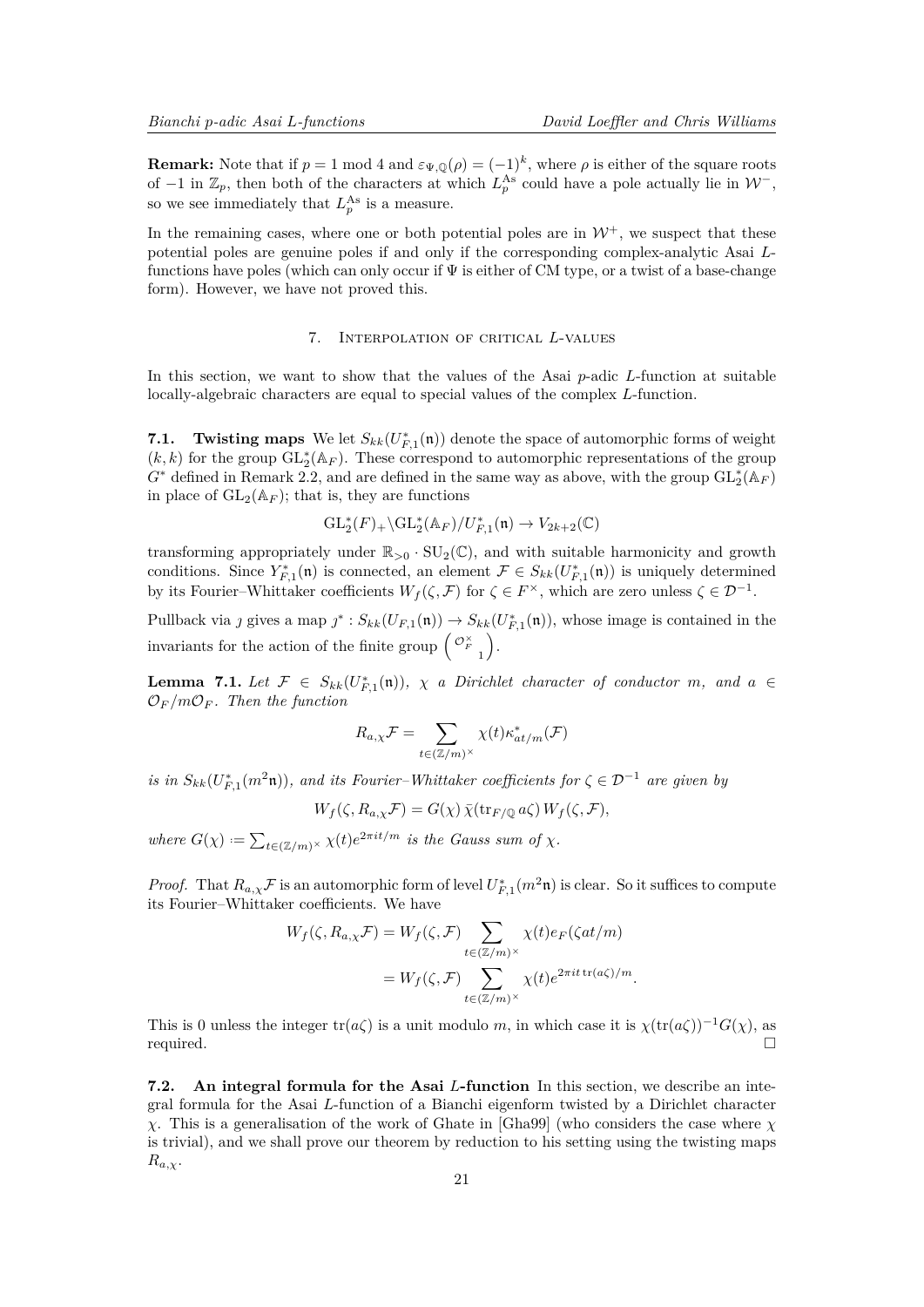<span id="page-21-2"></span>Let  $0 \leq j \leq k$ , and define

$$
I_{\Psi,b,m}^{j} := \left\langle \phi_{\Psi}^{*}, \ (\kappa_{b/m})_{*} \iota_{*} F_{1/m^{2}N}^{(2k-2j+2)}(\tau) \, \mathrm{d}z^{\otimes 2k-2j} \, \mathrm{d}\tau \right\rangle,
$$

where  $\langle -, - \rangle$  denotes the pairing of equation [\(4\)](#page-19-1),  $\phi^*_{\Psi} = j^* \phi_{\Psi}$  as before, and we view the Eisenstein class as an element of the Betti cohomology (with complex coefficients) using the standard comparison isomorphism.

<span id="page-21-1"></span>**Theorem 7.2.** Let  $\chi$  be a Dirichlet character of odd conductor m, and let  $0 \leq j \leq k$ . Let  $a \in \mathcal{O}_F$  *be the value we chose in the remarks before Definition* [6.4](#page-18-0) *(so that*  $a - a^{\sigma} = \sqrt{-D}$ *). Then*

$$
\sum_{\mathbf{i} \in (\mathbb{Z}/m\mathbb{Z})^{\times}} \chi(t) I_{\Psi,at,m}^{j} = \begin{cases} \frac{C'(k,j)G(\chi)}{(m^{2}N)^{2k-2j}\Omega_{\Psi}} L^{\text{As}}(\Psi,\overline{\chi},j+1) & \text{if } (-1)^{j} \chi(-1) = 1, \\ 0 & \text{if } (-1)^{j} \chi(-1) = -1, \end{cases}
$$

*where*

*t*∈(Z*/m*Z)<sup>×</sup>

$$
C'(k,j) = \binom{k}{j}^2 \frac{(k-1)!^2}{(2k-1)!(k-1-j)!} \frac{i^{1+j+2k}(\sqrt{-D})^{j+1}}{\pi^{j+1}2^{2k-j+4}}.
$$

We begin by explaining how to reduce the theorem to the case  $m = 1$ . Note that the definition of the Asai *L*-series depends only on the pullback  $\jmath^*\Psi$ , and in fact makes sense for any  $\mathcal{F} \in S_{kk}(U_{F,1}^*(\mathfrak{n}))$ , whether or not it is in the image of  $j^*$ , as long as it is an eigenvector for the operators  $\langle x \rangle$  for  $x \in (\mathbb{Z}/N\mathbb{Z})^{\times}$ . If these operators act on F via the character  $\varepsilon$ , then we can define

$$
L^{As}(\mathcal{F},s) := L^{(N)}(\varepsilon_{\mathbb{Q}}, 2s - 2k - 2) \sum_{n \ge 1} W_f\left(n/\sqrt{-D}, \mathcal{F}\right) n^{-s}.
$$

One sees easily that if  $\chi$  is a Dirichlet character of odd conductor, and *a* is the value we chose above (so that  $a - a^{\sigma} = \sqrt{-D}$ ), then

$$
L^{As}(R_{a,\chi}j^*\Psi, s) = G(\chi) \cdot L^{As}(\Psi, \overline{\chi}, s).
$$

**Proposition 7.3.** *Let*  $\mathcal{F} \in S_{kk}(U_{F,1}^*(\mathfrak{n}))$ *, and let*  $N = \mathfrak{n} \cap \mathbb{Z}$ *. Then we have* 

$$
\begin{aligned}\n\left\langle \omega_{\mathcal{F}}, \iota_{*} F_{1/N}^{(2k-2j+2)}(\tau) \, \mathrm{d}z^{\otimes 2k-2j} \, \mathrm{d}\tau \right\rangle \\
&= \begin{cases}\n\frac{C'(k,j)}{N^{2k-2j}} L^{\mathrm{As}}(\mathcal{F}, j+1) & \text{if } \left( \begin{smallmatrix} -1 \\ 1 \end{smallmatrix} \right)^{*} \mathcal{F} = (-1)^{j} \mathcal{F}, \\
\text{if } \left( \begin{smallmatrix} -1 \\ 1 \end{smallmatrix} \right)^{*} \mathcal{F} = (-1)^{j+1} \mathcal{F}.\n\end{cases}\n\end{aligned}
$$

The proof of the proposition is identical (modulo minor differences of conventions) to the work of Ghate in [\[Gha99\]](#page-23-0). Applying this proposition to  $R_{a,\chi}j^*\Psi$  and dividing by  $\Omega_{\Psi}$  proves Theorem [7.2,](#page-21-1) since  $\left(\begin{array}{c} -1\\1 \end{array}\right)^*$  acts on  $R_{a,\chi}j^*\Psi$  as  $\chi(-1)$ .

**7.3. Interpolation of critical values** We now use the integral formula of Theorem [7.2](#page-21-1) to relate the values of the measure  $L_p^{\text{As}}(\Psi)$  to critical values of the classical Asai *L*-function.

<span id="page-21-0"></span>**Theorem 7.4.** *Let p be an odd prime. Let* Ψ *be an ordinary Bianchi eigenform of weight*  $(k, k)$  *and level*  $U_{F,1}(\mathfrak{n})$ *, where all primes above p divide*  $\mathfrak{n}$ *, with*  $U_p$ *-eigenvalue*  $\lambda_p$ *. Let*  $\chi$  *be a Dirichlet character of conductor*  $p^r$ , and let  $0 \leq j \leq k$ .

(a) *If*  $\chi(-1)(-1)^j = 1$ *, then* 

$$
L_p^{\text{As}}(\Psi,\chi,j) = \frac{C(k,j)\mathcal{E}_p(\Psi,\chi,j)G(\chi)}{\Omega_\Psi} \cdot L^{\text{As}}(\Psi,\overline{\chi},j+1),
$$

*where*

$$
C(k,j):=\frac{(-1)^{j+k}\sqrt{D}(2\pi i)^{2k-3j-1}(k-1)!^2}{2^{2k-j+2}(2k-1)!(k-1-j)!}\pi,\quad \mathcal{E}_p(\Psi,\chi,j):=\begin{cases} \left(1-\frac{p^j}{\lambda_p}\right) & \text{if } r=0,\\ \left(p^j\lambda_p^{-1}\right)^r & \text{if } r>0. \end{cases}
$$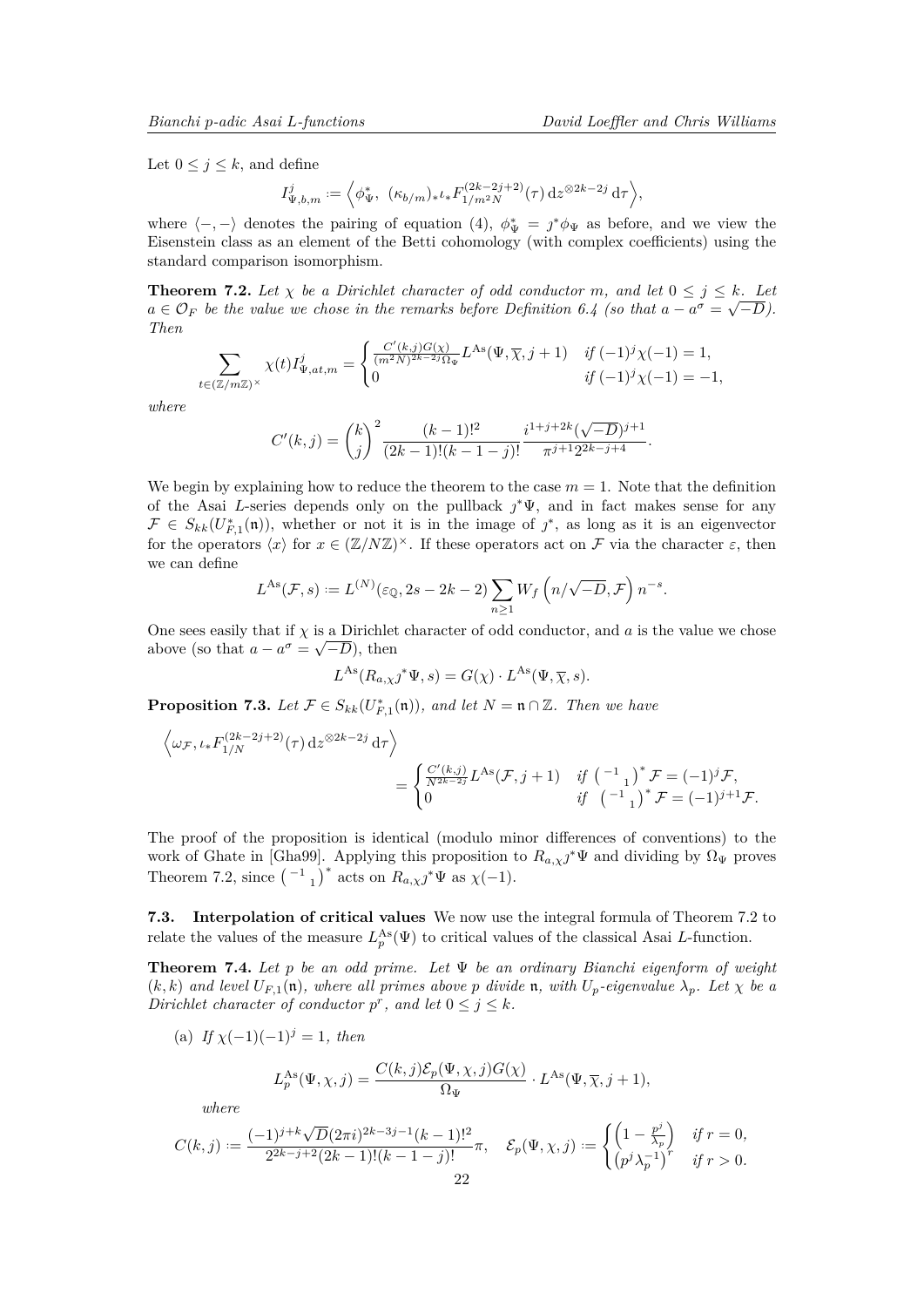<span id="page-22-0"></span>(b) *If*  $\chi(-1)(-1)^j = -1$ *, then* 

$$
L_p^{\text{As}}(\Psi, \chi, j) = 0.
$$

*Proof.* For convenience, let  $e[r]$  denote the operator  $(U_p^{-r})_* e'_{\text{ord}}$  if  $r \ge 1$ , and  $(1-p^j(U_p^{-1})_* e'_{\text{ord}})$ if  $j = 0$ . By the definition of the measure and Proposition [6.3,](#page-18-1) we have

$$
L_p^{\text{As}}(\Psi,\chi,j) = \frac{1}{\sqrt{-D}^j j! {k \choose j}^2} \sum_{t \in (\mathbb{Z}/p^r)^\times} \chi(t) \bigg\langle \phi^*_{\Psi}, e[r] \Xi_{p^r,\mathfrak{n},at}^{k,j} \bigg\rangle.
$$

We know that  $(U_p)^*$  is the adjoint of  $(U_p)_*$ , and  $\phi^*_{\Psi}$  is a  $(U_p)^*$  eigenvector with unit eigenvalue *λ*<sub>*p*</sub>; thus the adjoint of *e*[*r*] acts on  $\phi^*$ <sub>Ψ</sub> as  $p^{-jr} \mathcal{E}_p(\Psi, \chi, j)$ , so we have

$$
L_p^{\text{As}}(\Psi,\chi,j) = \frac{\mathcal{E}_p(\Psi,\chi,j)}{p^{jr}\sqrt{-D}^j j! {k \choose j}^2} \sum_{t \in (\mathbb{Z}/p^r)^\times} \chi(t) \bigg\langle \phi^*_{\Psi}, \Xi_{p^r,\mathfrak{n},at}^{k,j} \bigg\rangle.
$$

Now, by Lemma [5.4,](#page-16-0) we have  $\Xi_{p^r, \mathfrak{n},at}^{k,j} = p^{jr}(\kappa_{at/p^r})_{*} \iota_{*} \left( \mathrm{Eis}_{p^{2r}N}^{2k-2j} \right)$ , and hence

$$
\left\langle \phi_{\Psi}^*, \Xi_{p^r, \mathfrak{n}, at} \right\rangle = p^{jr} \left\langle \iota^* \kappa_{at/p^r}^* (\phi_{\Psi}^*), \mathrm{Eis}_{p^{2r}N}^{2k-2j} \right\rangle,
$$

where the first cup product is at the level of  $\Gamma_{F,1}^*(n)\backslash\mathcal{H}_3$ , and the second cup product is at the level of  $\Gamma_1(p^{2r}N)\backslash\mathcal{H}$ . Now work at the level of complex coefficients. We know that

$$
\mathrm{Eis}_{p^{2r}N}^{2k-2j} = \mathrm{Eis}_{p^{2r}N}^{2k-2j}
$$
  
= -\left(2\pi i\right)^{\left(2k-2j+1\right)} (p^{2r}N)^{2k-2j} F\_{1/p^{2r}N}^{\left(2k-2j+2\right)}(\tau) \, \mathrm{d}z^{\otimes 2k-2j} \, \mathrm{d}\tau,

Accordingly, we see that

$$
L_p^{\text{As}}(\Psi,\chi,j) = -\frac{(2\pi i)^{2k-2j+1} (p^{2r}N)^{2k-2j} \mathcal{E}_p(\Psi,\chi,j)}{\sqrt{-D}^j j! {k \choose j}^2} \sum_{t \in (\mathbb{Z}/p^r)^\times} \chi(t) I_{\Psi,at,p^r}^j,
$$

where  $I_{\Psi,b,m}^j$  is as defined in the previous section. Using Theorem [7.2,](#page-21-1) we see that this expression vanishes unless  $\chi(-1)(-1)^j = 1$ , in which case we have

$$
L_p^{\text{As}}(\Psi, \chi, j) = -\frac{(2\pi i)^{2k - 2j + 1} \mathcal{E}_p(\Psi, \chi, j)}{\Omega_{\Psi} \sqrt{-D}^j j! {k \choose j}^2} \times C'(k, j) G(\chi) L^{\text{As}}(\Psi, \overline{\chi}, j + 1)
$$
  
= 
$$
\frac{C(k, j) \mathcal{E}_p(\Psi, \chi, j) G(\chi)}{\Omega_{\Psi}} \cdot L^{\text{As}}(\Psi, \overline{\chi}, j + 1),
$$
which completes the proof of the theorem.

As an immediate corollary, we get an identical interpolation formula for  $cL_p^{\text{As}}(\Psi)$  with the additional factor  $(c^2 - c^{2j-2k} \varepsilon_{\Psi}(c) \chi(c)^2)$ .

## **Remark:**

- (i) The factor  $\mathcal{E}_p(\Psi, \chi, j)$  is non-zero if  $r \geq 1$ . If  $r = 0$  then this factor vanishes if and only if  $k = 0$ ,  $\Psi$  is new at the primes above p, and  $\varepsilon_{\Psi}(p) = 1$ . In this case the p-adic *L*-function has an exceptional zero at the trivial character. For exceptional zeroes of the *standard p*-adic *L*-function of a Bianchi cusp form, a theory of  $\mathcal{L}$ -invariants was developed in [\[BSW17\]](#page-23-9); it would be interesting to investigate analogues of this for the Asai *L*-function.
- Assumed *L*-function.<br>
(ii) The measure  $L_p^{\text{As}}(\Psi)$  depends on the choice of  $\sqrt{-D}$  fixed at the start; indeed, this choice was used to pick a value of  $a \in \mathcal{O}_F$ , which in turn was used to construct the Asai–Eisenstein elements. This choice is further encoded by the appearance of  $\sqrt{P}$  $D = i\sqrt{-D}$  in the interpolation formula. Choosing the other square root simply scales the measure by  $-1$ . The measure also depends on the choice of period  $\Omega_{\Psi}$ , and again a different choice changes the measure up to a scalar.